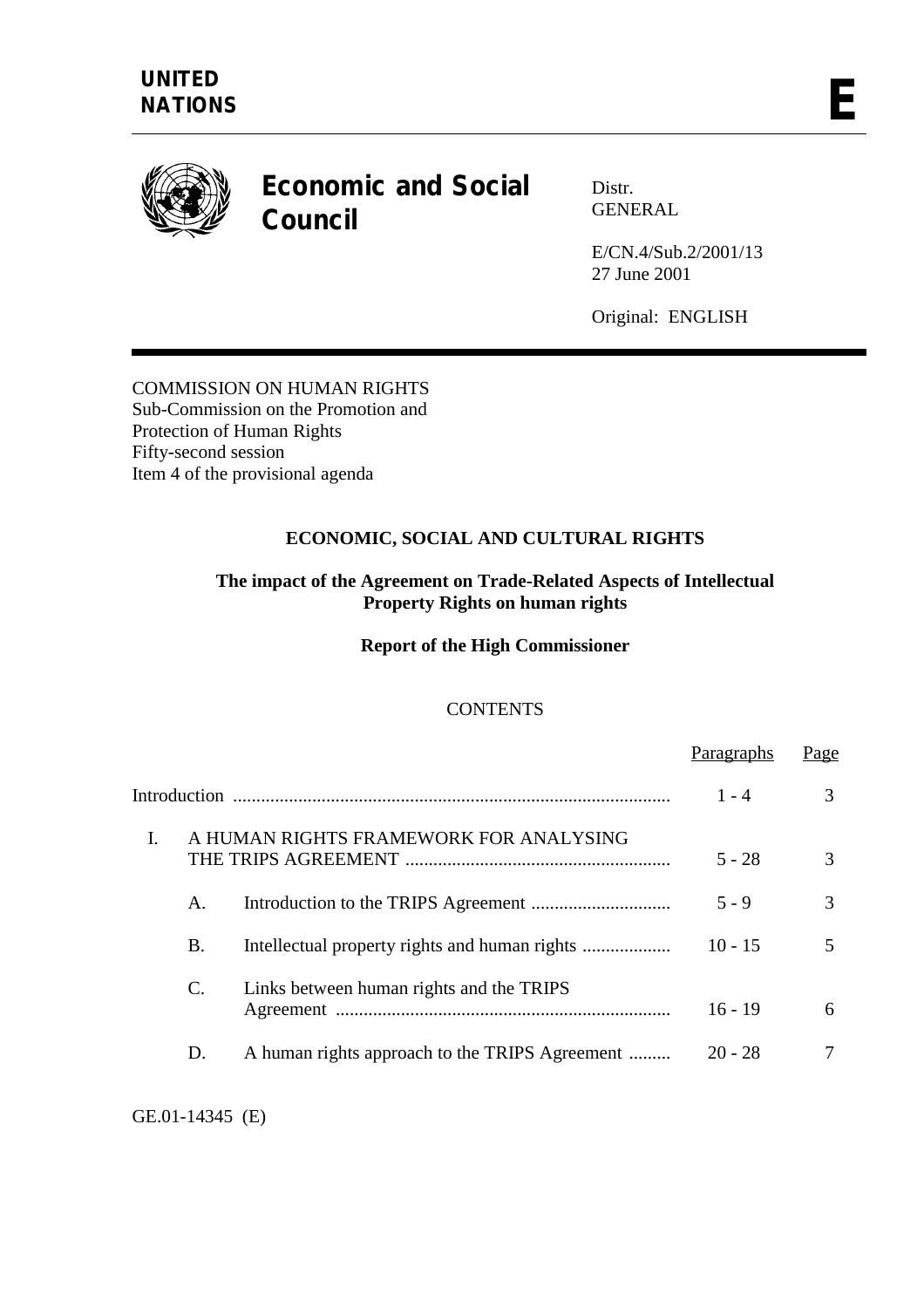# **CONTENTS**

|      |                 |                                                        | Paragraphs | Page |
|------|-----------------|--------------------------------------------------------|------------|------|
| II.  |                 | THE TRIPS AGREEMENT AND THE RIGHT                      | $29 - 58$  | 10   |
|      | A.              |                                                        | 29         | 10   |
|      | <b>B.</b>       | States' obligations to respect, protect and fulfil the | $30 - 36$  | 10   |
|      | $\mathcal{C}$ . | Operational aspects of IP systems - medical research   | $37 - 41$  | 12   |
|      | D.              | Operational aspects of IP systems - access to drugs    | $42 - 50$  | 13   |
|      | Ε.              |                                                        | $51 - 58$  | 16   |
| III. |                 | CONCLUSIONS AND RECOMMENDATIONS                        | 59 - 70    | 18   |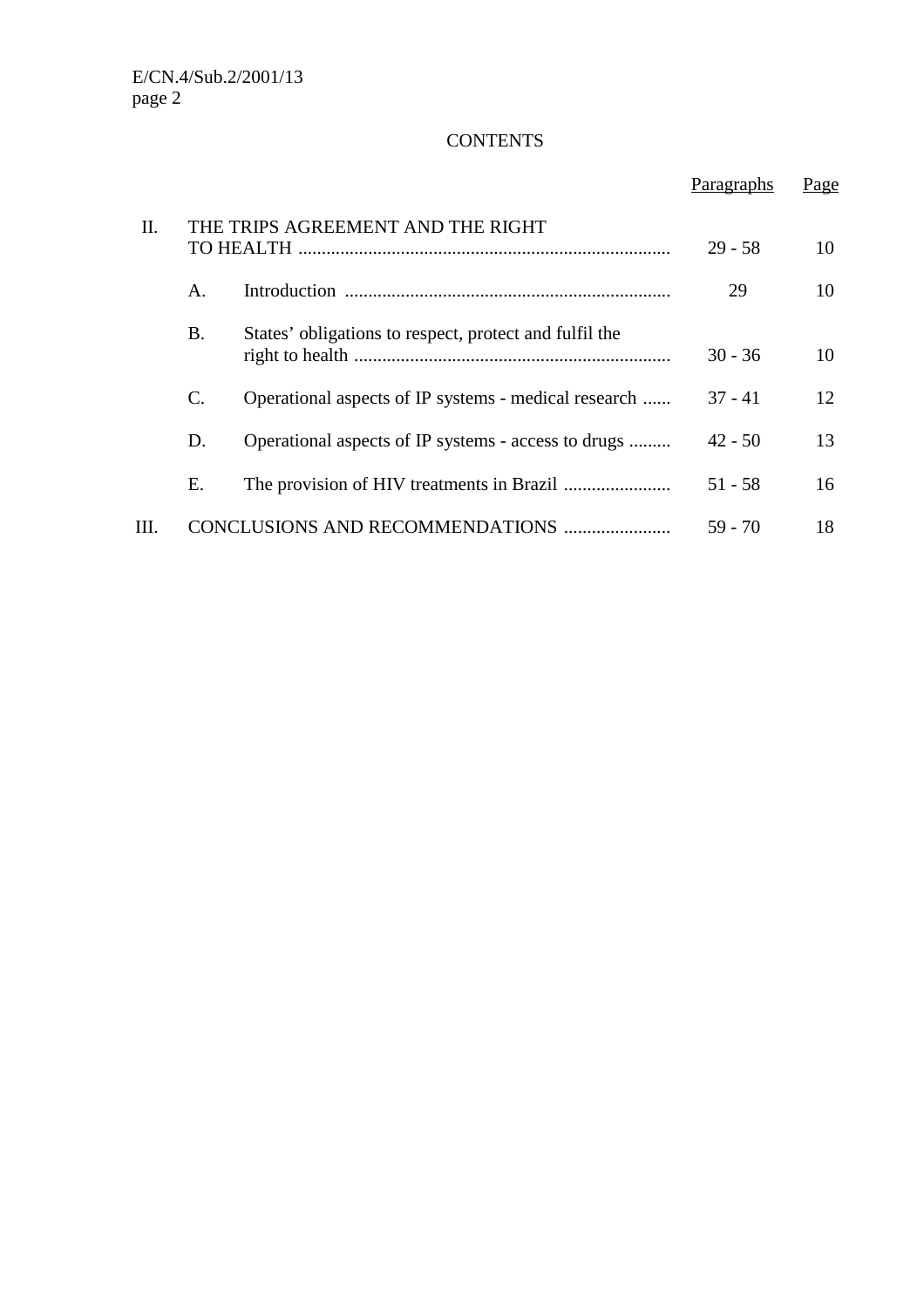#### **Introduction**

1. In its resolution 2000/7, the Sub-Commission for the Promotion and Protection of Human Rights requested the High Commissioner for Human Rights to undertake an analysis of the human rights impacts of the Agreement on Trade-Related Aspects of Intellectual Property Rights (the TRIPS Agreement) of the World Trade Organization (WTO). In the same resolution, the Secretary-General was also requested to submit a report on the question of intellectual property rights and human rights. In relation to the Secretary-General's report, a note verbale dated 6 March was sent to States requesting information relevant to the report. That report is available as document E/CN.4/Sub.2/2001/12. Where relevant, information supplied in response to the note verbale has been included in the present report.

2. While the TRIPS Agreement could affect the enjoyment of several rights - in particular the right to food, the right to development, the human rights of indigenous peoples - the High Commissioner has decided to focus the report by examining the role of the TRIPS Agreement on the promotion and protection of the right to health. The High Commissioner has chosen the right to health as an entry point for an analysis of the TRIPS Agreement for several reasons. First, resolution 2000/7 recognizes that the TRIPS Agreement could affect the enjoyment of the right to health - in particular through its effect on access to pharmaceuticals.**<sup>1</sup>** Next, the High Commissioner views this as an opportunity to expand on work already being done by other international organizations in the area of the TRIPS Agreement and health - in particular by the World Health Organization (WHO), UNAIDS and WTO.

3. Finally, as the issue of trade agreements and health has been raised within the context of world conferences, the report can be situated within an identifiable international policy framework. Only last year, new initiatives for social development set by the General Assembly during the review of the outcome of the World Summit for Social Development invited the organizations of the United Nations system to integrate the health dimension into their policies and programmes, including through analyses of international trade agreements and trade in health goods and services (A/S-24/8/Rev.1, commitment 6, paras. 102 and 104). In the context of the special session of the General Assembly on HIV/AIDS in June 2001, the Secretary-General in his report (A/55/779, para. 48) has stated that "(g)lobally trade policy provisions need to be used more effectively to increase access to care [for people with HIV]. The availability of low-cost generic drugs needs to be expanded, in accordance with national laws and international trade agreements and with a guarantee of their quality".

4. The material for the report has been provided mainly through reports of the United Nations, the specialized agencies and WTO, as well as through consultations with some of the organizations referred to in the report.

#### **I. A HUMAN RIGHTS FRAMEWORK FOR ANALYSING THE TRIPS AGREEMENT**

#### **A. Introduction to the TRIPS Agreement**

5. The TRIPS Agreement was negotiated in the context of the Uruguay Round of multilateral trade negotiations under the General Agreement on Tariffs and Trade (GATT). The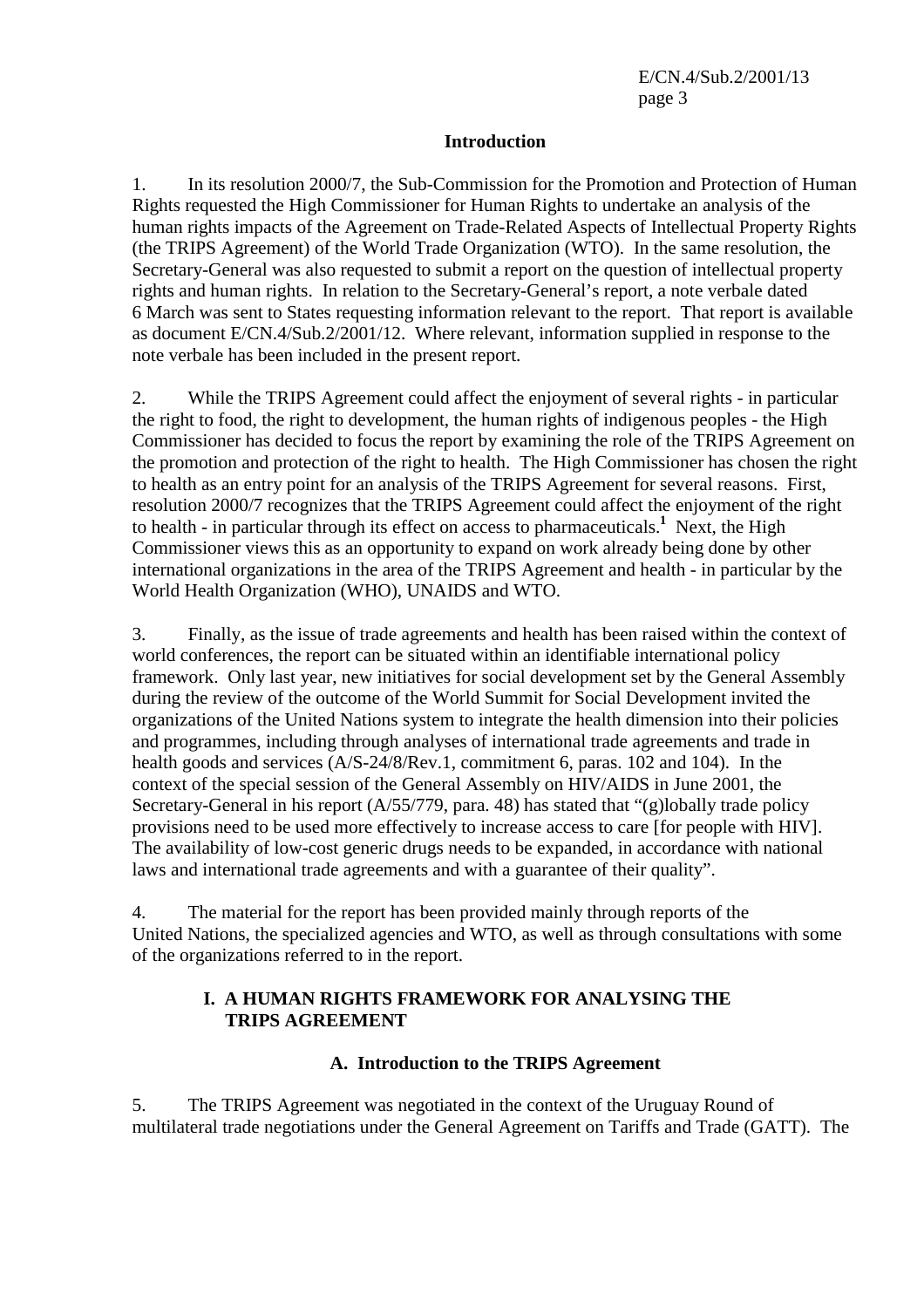TRIPS Agreement is the most comprehensive multilateral agreement that sets detailed minimum standards for the protection and enforcement of intellectual property rights and as a result it is a significant step in harmonizing national intellectual property (IP) systems. The Agreement is one of the agreements annexed to the Final Act Embodying the Results of the Uruguay Round of Multilateral Trade Negotiations which came into force in 1995. This means that all members of WTO are bound by the obligations under the TRIPS Agreement.

6. The minimum standards relate to the protection of: products and processes by patents; literary, artistic, musical and other works by copyright and related rights; industrial designs; trademarks; geographical indications; layout designs of integrated circuits; and undisclosed information such as trade secrets. The Agreement sets the minimum standards - requirements for the grant of rights, the time limitations on protection, permitted exceptions to the use of rights and modes of enforcement - to be implemented by each WTO member. The permitted exceptions will be referred to in greater detail below, however, the Agreement allows member States to adopt measures to protect public health and nutrition, to promote socio-economic and technological development and to protect against the abuse of intellectual property rights in certain cases. The interpretation of these exceptions is, in large part, up to the member States. The Agreement includes special treatment for developing countries in certain circumstances, including transitional flexibility for implementation. While developed countries should have implemented the Agreement by 1996, developing countries and countries in transition had until 1 January 2000 and least developed countries have until 2006 to complete implementation. The TRIPS Agreement recognizes the economic, financial, administrative and technological constraints of the least developed countries. It therefore provides the possibility of further extension of the transitional period.**<sup>2</sup>**

7. The Agreement also makes disputes between WTO members concerning respect for the minimum standards subject to the WTO dispute settlement procedures. In the case of a dispute, a panel of specially appointed trade experts interprets the provisions of the Agreement and issues a report. A decision of the panel may be subject to appeal to the WTO Appellate Body. If a party to a dispute fails to abide by a decision, the other party can impose trade sanctions on the member in breach upon authorization by the Dispute Settlement Body.

8. Finally, the Agreement includes a built-in mechanism for review. Review of the Agreement is also possible through the biennial Ministerial Conferences. The Ministerial Conference is the highest decision-making body of WTO and it can make decisions on all matters under any of the WTO Agreements, including the TRIPS Agreement. The third Ministerial Conference was held in Seattle in 1999. This year, the fourth Ministerial Conference will be held from 9 to 13 November in Doha, Qatar, and the issue of the TRIPS Agreement will, in all likelihood, be included on the agenda.

9. It should be noted that most WTO members already had some form of intellectual property protection in place prior to the TRIPS Agreement. The key difference is that the TRIPS Agreement provides comprehensive rules governing such protection which are subject to international legal interpretation and enforcement through an effective dispute settlement mechanism.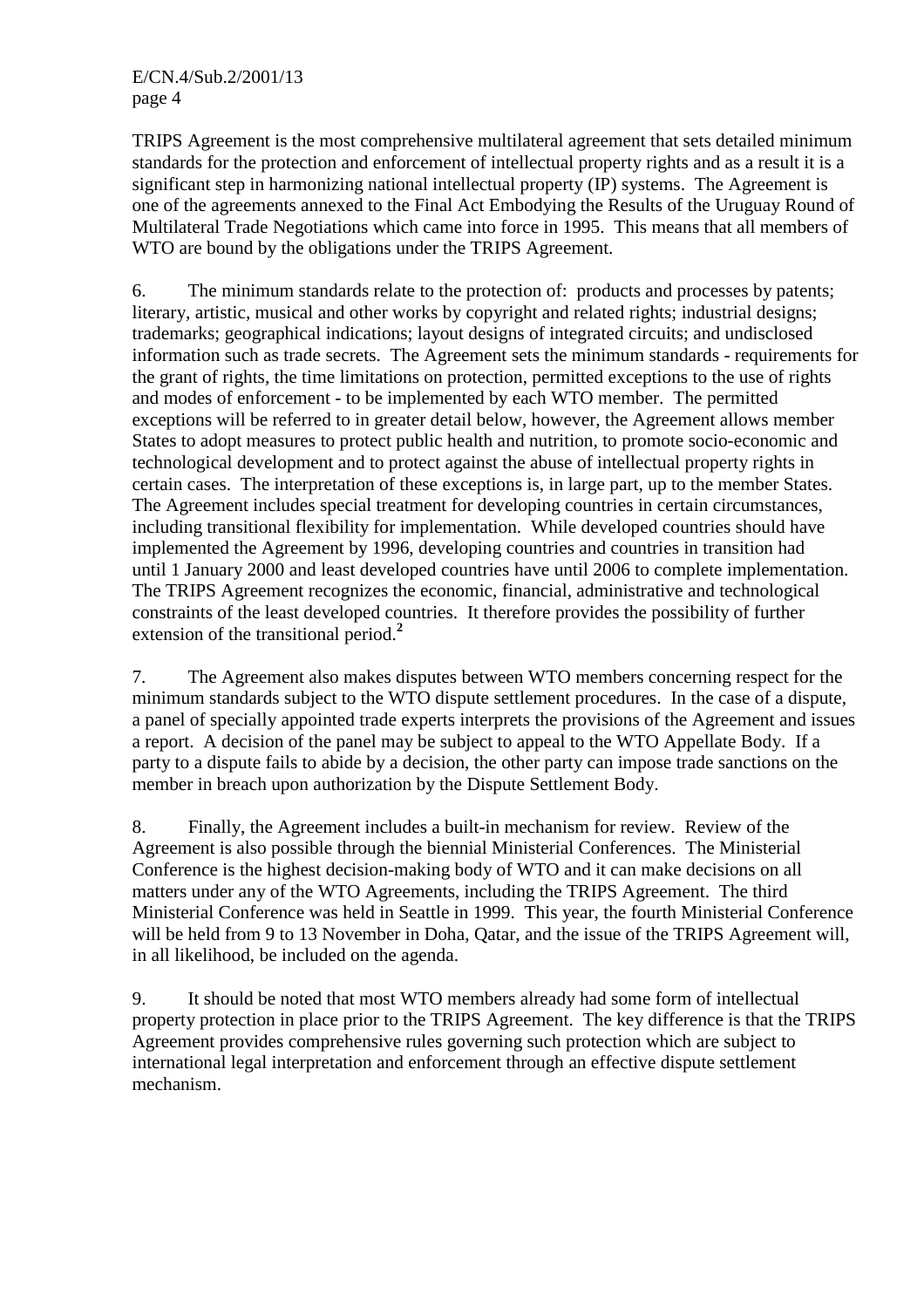### **B. Intellectual property rights and human rights**

10. The starting point for a human rights analysis of TRIPS Agreement is article 15 of the International Covenant on Economic, Social and Cultural Rights (ICESCR) and the similarly worded article 27 of the Universal Declaration on Human Rights (the Universal Declaration).**<sup>3</sup>** Article 15 of the Covenant obliges States parties to respect, protect and fulfil people's cultural rights. The article identifies a need to balance the protection of both public and private interests in intellectual property. On the one hand, article 15 recognizes the right of everyone to take part in cultural life and to enjoy the benefits of scientific progress and its applications. On the other hand, the same article recognizes the right of everyone to benefit from the protection of the moral and material interests resulting from any scientific, literary or artistic production of which he or she is the author. Taking these two aspects of article 15 together, ICESCR could be said to bind States to design IP systems that strike a balance between promoting general public interests in accessing new knowledge as easily as possible and in protecting the interests of authors and inventors in such knowledge.

11. The balance between public and private interests found under article 15 - and article 27 of the Universal Declaration - is one familiar to intellectual property law. Traditionally, States have awarded limited rights over new creations as a means of providing an incentive for innovation and for eventually ensuring public access to these creations. For example, a State may grant patents to inventors for a limited period in return for the disclosure of the invention. This ensures that the public will eventually have access to the invention, but during the period of protection, the patent holder has rights to exclude competitors from certain acts, such as making, using and selling a patented product. During this period, the patent holder has a market advantage which might allow higher prices to be charged over the technology, depending on the particular market conditions. This can be used to recoup research costs and could provide an incentive to continue inventing.

12. Consequently, there is a degree of compatibility between article 15 and traditional IP systems. However, the question essentially is where to strike the right balance.<sup>4</sup> Should greater emphasis be given to protecting interests of inventors and authors or to promoting public access to new knowledge? There are certain preconditions to a human rights approach to intellectual property protection which should be borne in mind.

13. First, a human rights approach requires that the public/private balance under article 15 should be struck with the primary objective of promoting and protecting human rights. This conclusion is based on the text of ICESCR itself. Article 15 should be read in conjunction with article 5 of ICESCR, which states that nothing in the Covenant can justify any act aimed at the destruction of any of its rights or freedoms or to limit a right beyond what is provided for in the Covenant.<sup>5</sup> In the context of article 15, this suggests that, whatever balance is struck between private and public interests in intellectual property, the balance should not work to the detriment of any of the other rights in the Covenant.**<sup>6</sup>** This position is also consistent with the Vienna Declaration and Programme of Action of the World Conference on Human Rights, which declares that "human rights are the first responsibility of Governments".**<sup>7</sup>**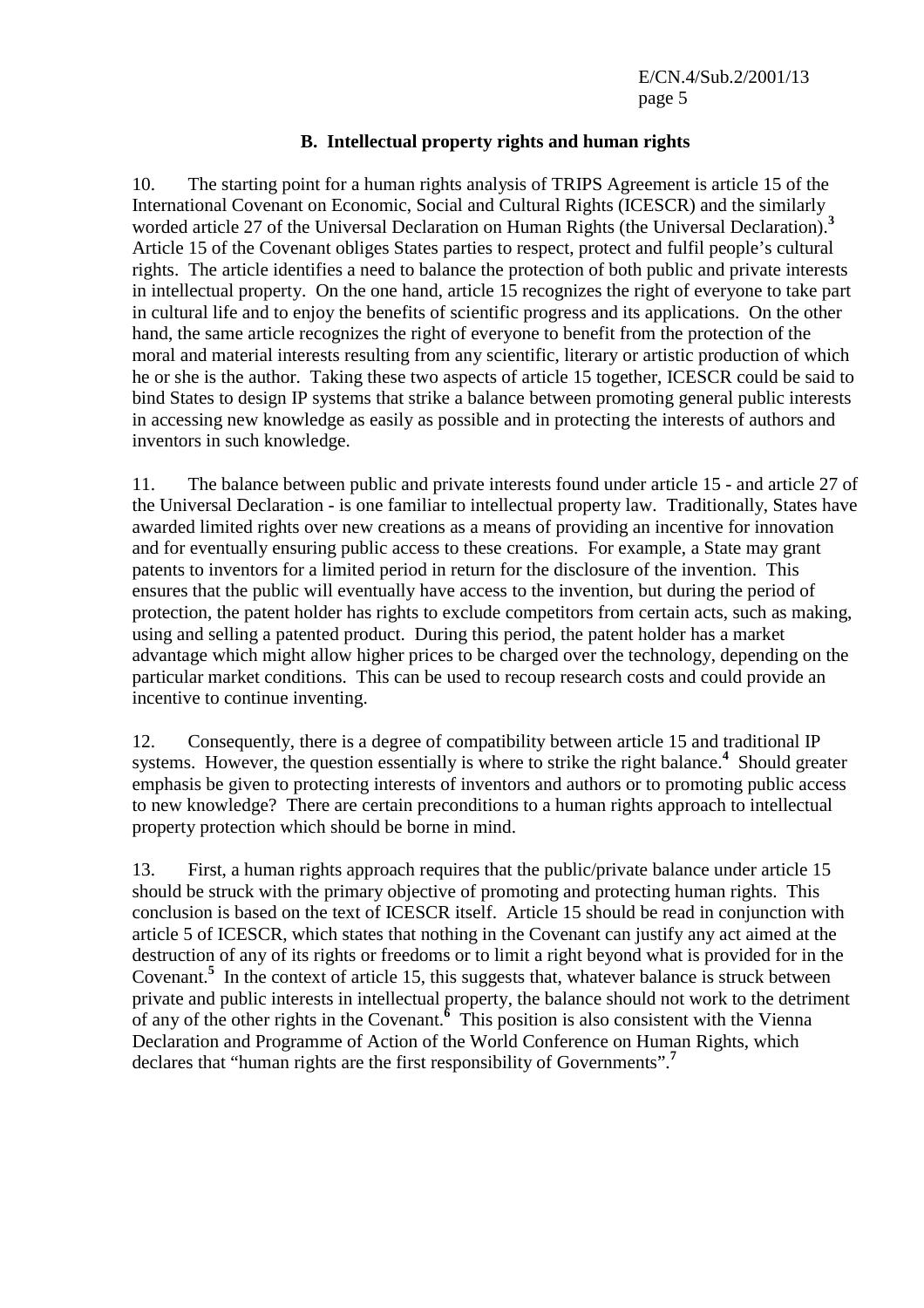14. Second, it is important to note the differing characteristics of intellectual property rights (IPRs) - copyright, patents, trademarks and so on - on the one hand, and human rights such as cultural rights on the other. Intellectual property rights are granted by the State according to well-defined criteria and so are more akin to a privilege. Those criteria are defined by national legislation. IPRs can be licensed or assigned to someone else, they can be revoked, and they eventually expire.<sup>8</sup> Similarly, IPRs can be - and often are - held by corporations. Human rights, on the other hand, are inalienable and universal. They are not granted by the State, they are recognized.

15. Nonetheless, intellectual property rights such as those contained in the TRIPS Agreement might be a means of operationalizing article 15, so long as the grant and exercise of those rights promotes and protects human rights. Determining whether the minimum standards contained in the TRIPS Agreement promote the enjoyment of human rights is a two-part exercise. First, the Agreement itself must be assessed for compatibility with a human rights approach. Second, the implementation of the Agreement must be assessed empirically to determine the effects of the Agreement on human rights in practice. The rest of this section focuses on assessing the TRIPS Agreement as a text from a human rights perspective.

# **C. Links between human rights and the TRIPS Agreement**

16. Upon scrutiny, there are potential links between human rights and the TRIPS Agreement. Article 7 of the TRIPS Agreement sets out its objectives. The article states that "(t)he protection and enforcement of intellectual property rights should contribute to the promotion of technological innovation and to the transfer and dissemination of technology, to the mutual advantage of producers and users of technological knowledge and in a manner conducive to social and economic welfare, and to a balance of rights and obligations". The objectives therefore recognize a need for balance - balance between rights and obligations of technology holders, and between the interests of producers and users of technological knowledge, with the wider objective of promoting social and economic welfare.

17. The TRIPS Agreement attempts to achieve this balance in a number of ways. First, members may take measures to protect issues relevant to ICESCR, in particular health care, nutrition and the environment. For example, under article 8, members may "adopt measures necessary to protect public health and nutrition, and to promote the public interest in sectors of vital importance to their socio-economic and technological development". However, such measures are limited in the sense that they have to be consistent with the provisions of the TRIPS Agreement itself.<sup>9</sup> In relation to patent protection, members may exclude inventions from patentability in order to protect *ordre public* or morality, including to protect human, animal or plant life or health or to avoid serious prejudice to the environment.**<sup>10</sup>** Again, the article is limited by the proviso that such exclusions are possible so long as they are not made simply because the exploitation of the technology in question is prohibited by law.**<sup>11</sup>** Members may also exclude certain living matter from patentability, such as plants and animals, as well as methods for the treatment of humans or animals.**<sup>12</sup>**

18. Second, the TRIPS Agreement allows members to take measures to balance rights with responsibilities, indicating a degree of coherence with the balance required under article 15 of ICESCR. In relation to patents, members may authorize third parties to work the patent without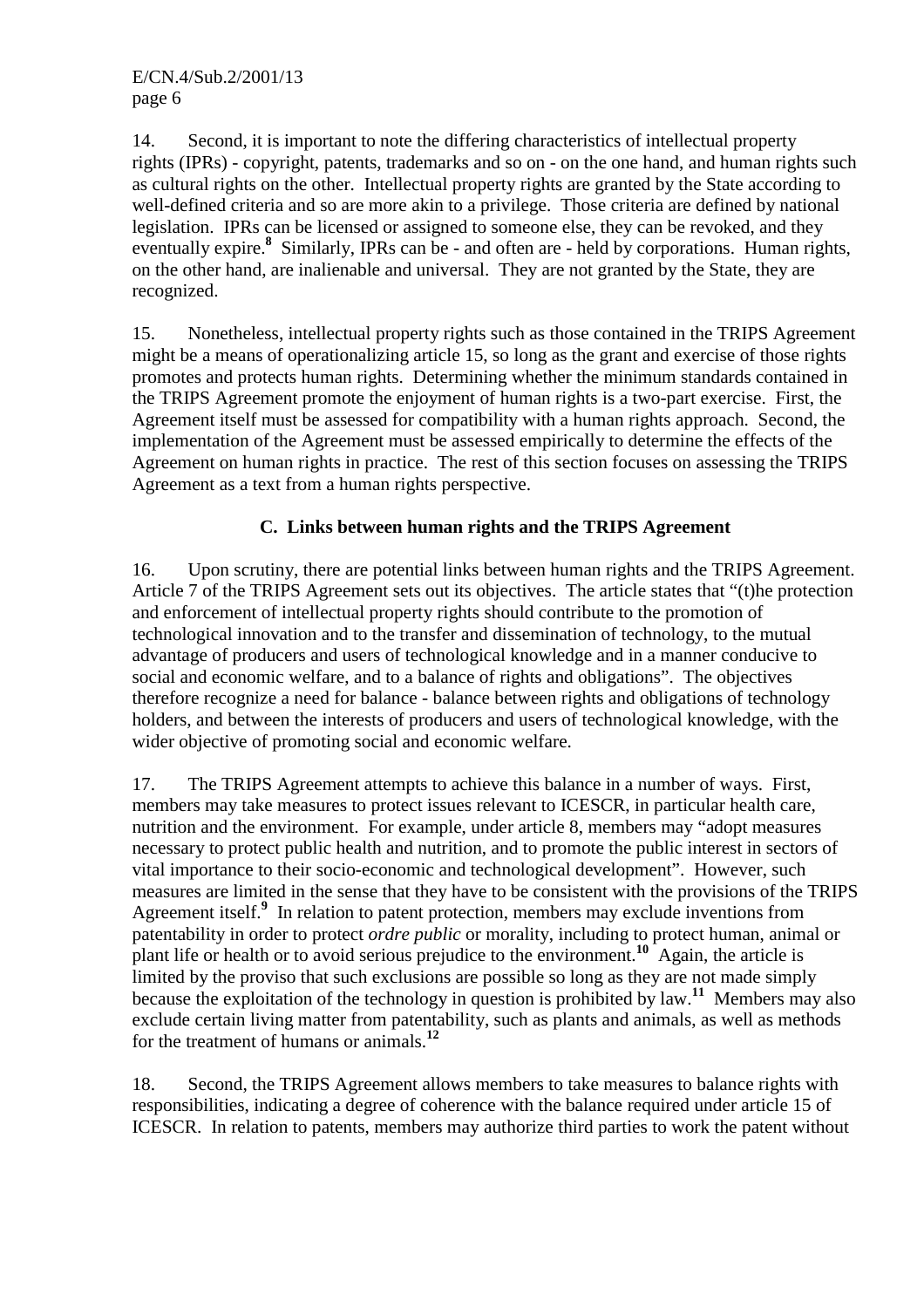the authorization of the patent holder, subject to certain limitations.**<sup>13</sup>** This mechanism is generally referred to as a compulsory licence. The Agreement also envisages use by a government authority without the authorization of the patent holder, for example to protect the public interest. Similarly, members may take action against unfair or anti-competitive practices. According to the Principles of the Agreement, members may adopt appropriate measures to prevent the abuse of IPRs by right holders or to prevent the resort to practices that unreasonably restrain trade or adversely affect the international transfer of technology.**<sup>14</sup>**

19. Third, the TRIPS Agreement encourages international cooperation. In particular, developed country members are obliged to provide incentives to their enterprises and institutions to promote and encourage technology transfer to least developed countries**<sup>15</sup>** and to provide, on request, technical and financial cooperation in favour of developing and least developed countries.**<sup>16</sup>**

# **D. A human rights approach to the TRIPS Agreement**

20. Protecting public health and nutrition, protecting the environment, encouraging technology transfer, advancing socio-economic development as stated in article 7 of the TRIPS Agreement, and promoting fairness and international cooperation are measures that - at least in theory - are conducive to the promotion and protection of human rights and the balance sought under article 15. They call to mind the promotion of the right to food and to health, the right to development, and the right to enjoy the benefits of scientific progress. To use an analogy, any action taken against anti-competitive practices or the abuse of IPRs or of a dominant market position could be approximated to ensuring the human rights principles of equality, equal treatment and due process. The special and differentiated treatments offered to least developed countries perhaps equates with human rights notions of affirmative action as well as international cooperation under ICESCR, the Convention on the Rights of the Child**<sup>17</sup>** and the Declaration on the Right to Development.

21. Nonetheless, recognizing the links between the standards in the TRIPS Agreement and the promotion and protection of human rights is not the same as saying that the TRIPS Agreement takes a human rights approach to intellectual property protection. The primary question is whether the TRIPS Agreement strikes a balance that is consistent with a human rights approach. A few preliminary observations are made here.

22. It is clear that while links between the promotion and protection of human rights, on the one hand, and the rights covered by the TRIPS Agreement, on the other, exist, there remain fundamental differences of approach. First of all, the overall thrust of the TRIPS Agreement is the promotion of innovation through the provision of commercial incentives. The various links with the subject matter of human rights - the promotion of public health, nutrition, environment and development - are generally expressed in terms of exceptions to the rule rather than the guiding principles themselves and are made subject to the provisions of the Agreement. A human rights approach, on the other hand, would explicitly place the promotion and protection of human rights, in particular those in ICESCR, at the heart of the objectives of intellectual property protection, rather than only as permitted exceptions that are subordinated to the other provisions of the Agreement.<sup>18</sup> This is not to say that the protection of commercial objectives is necessarily incompatible with the promotion of human rights. Nonetheless, if we truly wish to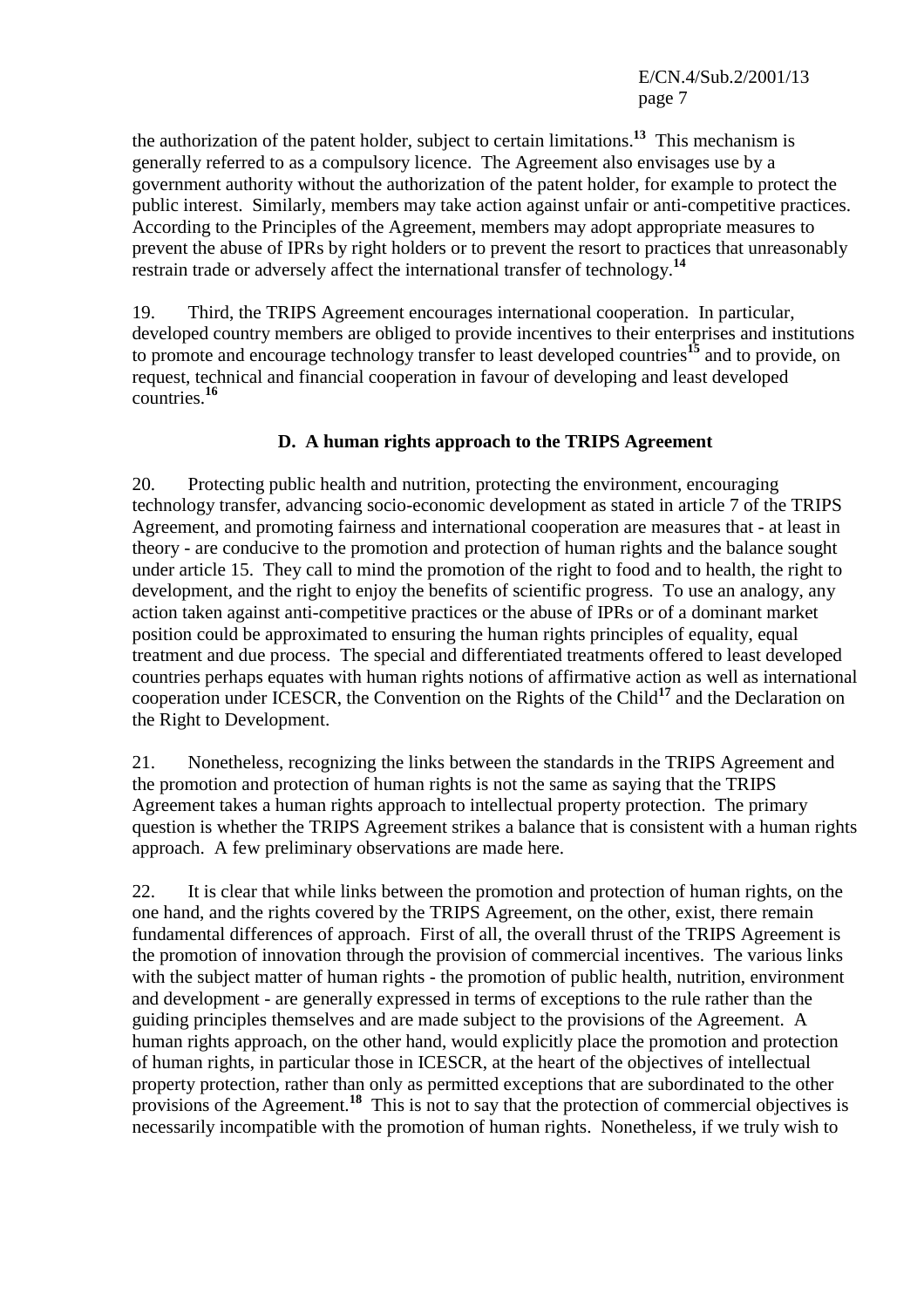factor the promotion and protection of human rights into the objectives of the TRIPS Agreement, different ways and strategies of promoting and protecting scientific progress and its results should be explored in particular cases.

23. Second, while the Agreement identifies the need to balance rights with obligations, it gives no guidance on how to achieve this balance. On the one hand, the Agreement sets out in considerable detail the content of intellectual property *rights* - the requirements for the grant of rights, the duration of protection, the modes of enforcement. On the other hand, the Agreement only alludes to the *responsibilities* of IP holders that should balance those rights in accordance with its own objectives. The prevention of anti-competitive practices and the abuse of rights, the promotion of technology transfer, special and differential treatment for least developed countries are merely referred to - but unlike the rights it sets out, the Agreement does not establish the content of these responsibilities, or how they should be implemented. To illustrate the difference, a human rights approach might set out the minimum standards required for protection against anti-competitive practices or for the promotion of technology transfer to developing countries in much the same way as the Agreement now sets out minimum standards for the protection of patents or trademarks. Consequently, the balance identified in the TRIPS Agreement might not equate with the balance required under article 15 of ICESCR.

24. Third, like any international treaty, the TRIPS Agreement takes away a degree of autonomy from States, but it is appropriate to ask whether this affects States' abilities to promote and protect human rights, including the right to development. For example, one of the significant departures under the TRIPS Agreement from previous treaties on intellectual property rights is that the Agreement obliges WTO members to provide patent protection to cover all forms of technology, including pharmaceuticals.<sup>19</sup> This is a significant step. Prior to the TRIPS Agreement, States were free to decide what level of protection they would give to cover whatever forms of technology they saw as relevant to their development needs. Thus, measures to protect pharmaceuticals could be taken where national development, technological and health requirements suggested such action was beneficial. Such a position was in keeping with the Declaration on the Right to Development which declares that "States have the right and the duty to formulate appropriate national development policies that aim at the constant improvement of the well-being of the entire population and of all individuals, on the basis of their active, free and meaningful participation in development and in the fair distribution of the benefits resulting therefrom."**<sup>20</sup>** The TRIPS Agreement's obligation to provide protection for all forms of technology has an impact on States' ability to decide on development strategies.

25. Fourth, the protection contained in the TRIPS Agreement focuses on forms of protection that have developed in industrialized countries. For example, in the case of patents, the protection in the Agreement is most relevant to the protection of modern forms of technology, such as biotechnology, and most relevant to innovators situated in a selected number of industrialized countries.**<sup>21</sup>** This is reflected in the statistics, at least in the case of patents. World Bank figures relating to patent applications show an overwhelming presence of technology holders and applications in developed countries. For example, in 1997, patent applications in high-income countries numbered 2,785,420, while in East Asia and the Pacific they numbered 290,630; in the Middle East and North Africa there were only 1,716 applications and in sub-Saharan Africa only 392,959, with only 38 of those filed by residents.**<sup>22</sup>** In particular, IP protection is costly, not only to apply for, but also because of the need to pay maintenance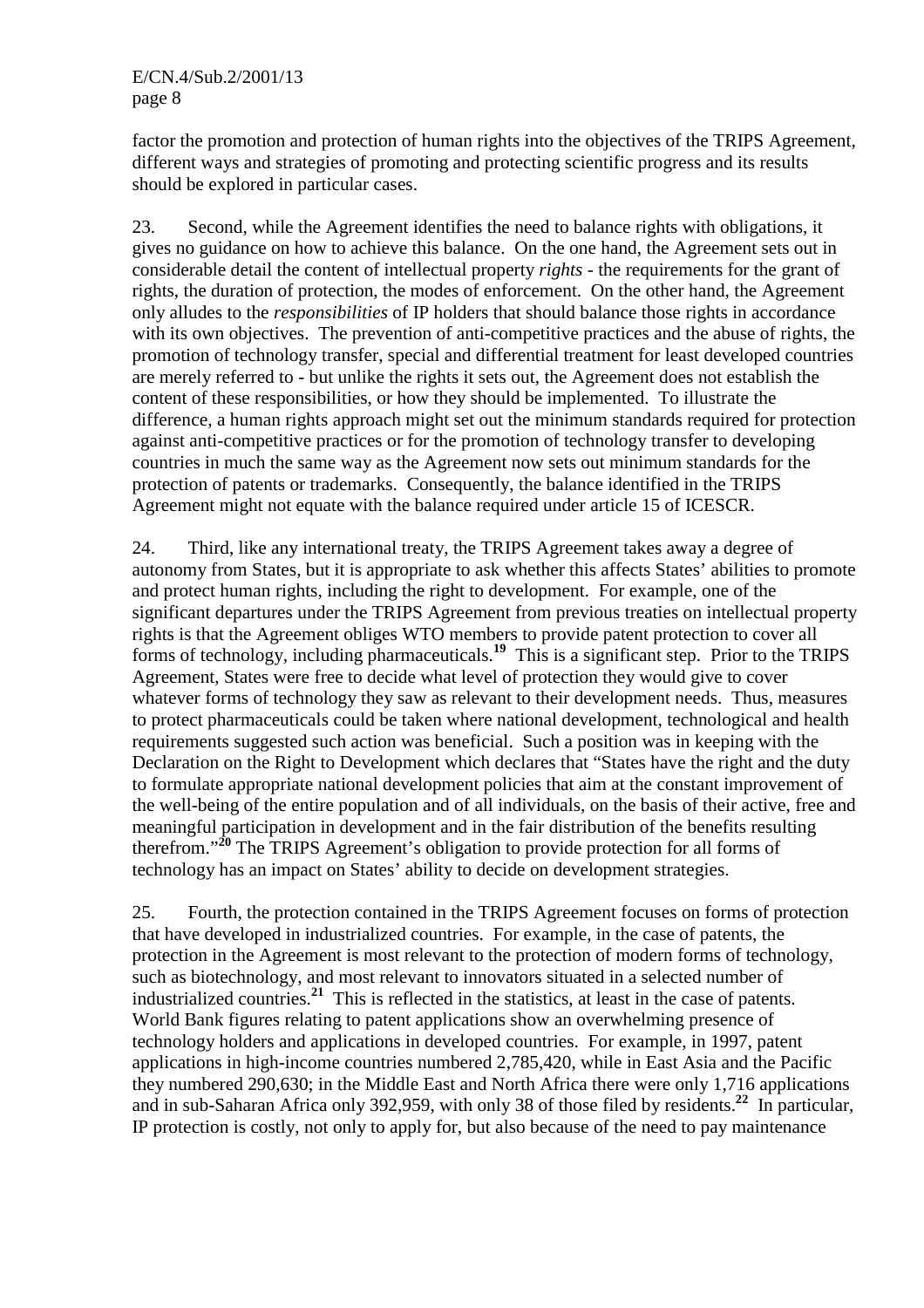E/CN.4/Sub.2/2001/13 page 9

fees, to monitor the use of technology, and eventually to defend IPRs in the case of unauthorized use where necessary. The *Bulletin of the World Health Organization* has noted that many countries lack the technological infrastructure to benefit from costly IP systems directed to the promotion of modern technological research, thus making systems out of reach for many innovators or potential innovators in those countries.**<sup>23</sup>**

26. Further, no mention is made of the need to protect the cultural heritage and technology of local communities and indigenous peoples. While it might be the case that the negotiators of the TRIPS Agreement did not consider the protection of indigenous peoples' and local communities' knowledge, the emphasis on modern technology but not other forms of technology suggests an imbalance within the TRIPS Agreement that could have an impact on the enjoyment of human rights, in particular cultural rights. Focus on this issue has increased considerably since the adoption of the Convention on Biological Diversity in 1993.**<sup>24</sup>** Many of the forms of intellectual property protection contained in the TRIPS Agreement might be relevant to the protection of some of the knowledge of some local communities and indigenous peoples. However, there are still tensions between IP protection and the protection of the knowledge of local and indigenous communities. In particular, issues arise concerning the use of such knowledge by people outside the community without the knowledge holders' consent. Similarly, issues arise in relation to the equitable compensation for use of such knowledge where such use has led to the patenting of new knowledge. These tensions could require amendments, adaptations and additions to IP systems.

27. An overarching concern for a human rights approach to IP protection is what has become known as "TRIPS plus". WHO refers to "TRIPS plus" as a non-technical term which refers to efforts to "extend patent life beyond the 20-year TRIPS minimum; limit compulsory licensing in ways not required by TRIPS; and limit exceptions which facilitate prompt introduction of generics".<sup>25</sup> The term "TRIPS plus" is also used to refer to situations where countries implement TRIPS-consistent legislation before they are obliged to do so. It does not refer to the situation where States introduce new forms of IP protection such as petty patents that are not included within the minimum standards of the TRIPS Agreements but that are geared towards providing incentives for research that are appropriate to local conditions. The use of trade pressure to impose "TRIPS plus"-style IP legislation has been noted before CESCR.**<sup>26</sup>** This could lead member States to implement IP standards that do not take into account the safeguards included under the TRIPS Agreement which could lead to IP systems that are inconsistent with States' responsibilities under human rights law.

28. However, even given these differences between a human rights approach and the TRIPS Agreement, much still depends on how the TRIPS Agreement is actually implemented. The TRIPS Agreement offers significant operational flexibility and the High Commissioner urges WTO member States to use this operational flexibility in ways that would be fully compatible with the promotion and protection of human rights. In this regard, it is important to note that out of 141 States members of WTO, 111 have ratified ICESCR.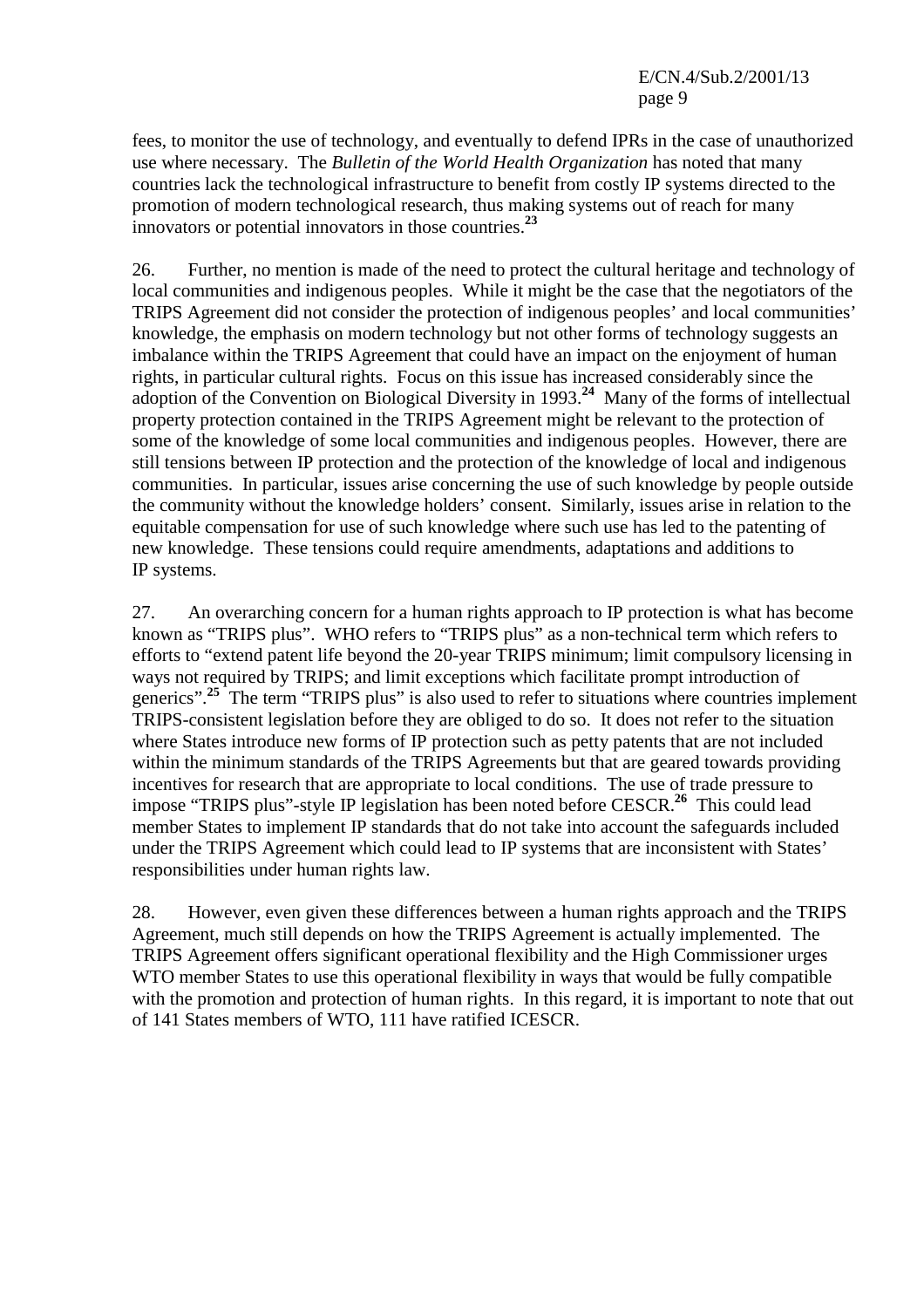# **II. THE TRIPS AGREEMENT AND THE RIGHT TO HEALTH**

#### **A. Introduction**

29. The following section considers issues that can arise in the implementation of the Agreement, reviewing issues relevant to the operation of IP systems in the context of the right to health. The operational issues have been grouped under two main headings - medical research and access to drugs. While IP systems can affect the right to health positively in some cases, tensions may also arise. However, the TRIPS Agreement offers member States important operational flexibility. Implementing this flexibility within the TRIPS Agreement in accordance with the standards set for the promotion of the right to health under ICESCR will assist in avoiding these tensions. The following section examines first the obligations on States to respect, protect and fulfil the right to health. It sets out some of the concerns that have arisen in the context of existing IP systems and then discusses how the flexibility inherent in the TRIPS Agreement can be used to adjust IP systems so that they are consistent with the human rights obligations of WTO members.

#### **B. States' obligations to respect, protect and fulfil the right to health**

30. Article 12 of ICESCR obliges States to respect, protect and fulfil the right of everyone to the highest attainable standard of physical and mental health.**<sup>27</sup>** CESCR has set out the content of that right in its General Comment No. 14 (E/C.12/2000/4), adopted on 11 May 2000. The General Comment sets out the content of the right, the obligations on States to respect, protect and fulfil the right, the elements of international cooperation relevant to implement the right, as well as acts constituting violations of the right. The following summary of the General Comment extracts those elements most relevant to a discussion of article 15 in the context of health. Of particular relevance are references to: the promotion of research; access to affordable treatments, in particular essential drugs; HIV/AIDS; national measures for the promotion of the right to health; clarification of international obligations; and acts that constitute violations of the right to health.

31. The right to health includes obligations on States to promote research. States are obliged to promote medical research, in particular with respect to certain categories of diseases including HIV/AIDS.**<sup>28</sup>** The obligation on States to fulfil the right to health includes the need for States to take positive measures including through fostering research into health-related areas.**<sup>29</sup>**

32. States are bound to promote the right to health through the ensuring access to affordable treatments. The right to health contains certain essential elements to be applied by States according to the prevailing national conditions. These elements include ensuring the availability, accessibility, acceptability and quality of health facilities, goods and services. The second element of accessibility includes the notion of affordability - health facilities, goods and services must be affordable for all, whether privately or publicly provided.**<sup>30</sup>** The General Comment also examines the specific steps that States should undertake in fulfilment of their obligations. Article 12 (2) (c) of ICESCR indicates that States parties to the Covenant must undertake steps necessary for "the prevention, treatment and control of epidemic, endemic, occupational and other diseases". The control of diseases refers to States' individual and joint efforts to make available relevant technologies and the promotion of strategies of infectious disease control.**<sup>31</sup>**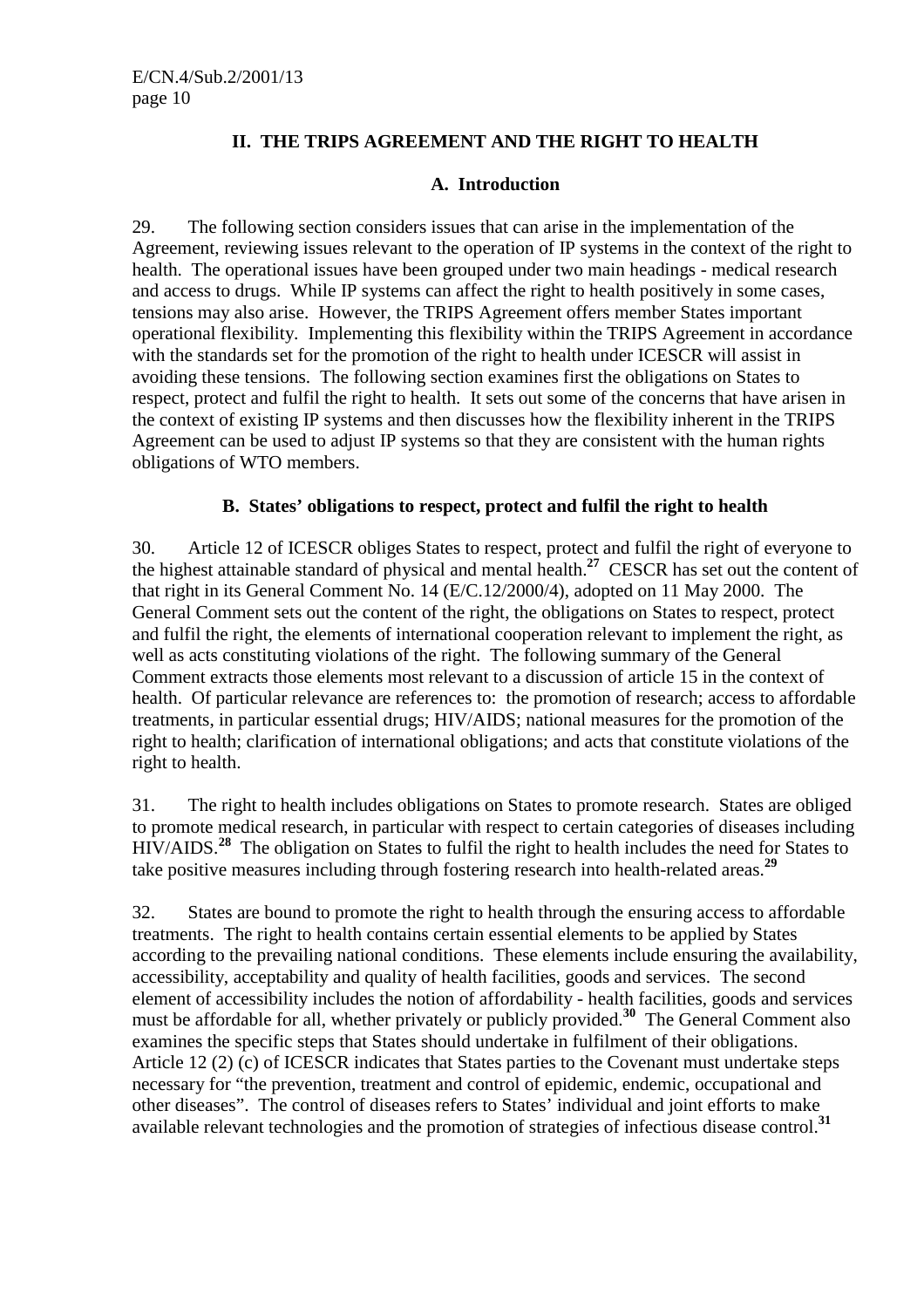E/CN.4/Sub.2/2001/13 page 11

The right to health includes a right to facilities, goods and services, under article 12 (2) (d). This obliges States to provide equal and timely access to basic preventive, curative and rehabilitative health services and appropriate treatment of prevalent diseases, illnesses, injuries and disabilities, preferably at the community level. The right to facilities, goods and services also includes the provision of essential drugs.**<sup>32</sup>**

33. The right to health obliges States to take into account HIV/AIDS in respecting, protecting and fulfilling the right to health. The General Comment notes that formerly unknown diseases, such as HIV/AIDS and others, as well as the rapid growth of the world population have created new obstacles to the realization of the right to health which need to be taken into account when interpreting article 12.**<sup>33</sup>**

34. The General Comment sets out some of the national measures that States must take to implement the right. It notes that, as with other rights, States are obliged to respect, protect and fulfil the right to health. It states that "(t)he obligation to respect requires States to refrain from interfering directly or indirectly with the enjoyment of the right to health. The obligation to *protect* requires States to take measures that prevent third parties from interfering with article 12 guarantees. Finally the obligation to *fulfil* requires States to adopt appropriate legislative, administrative, budgetary, judicial, promotional and other measures towards the full realization of the right to health".**<sup>34</sup>** Specifically, the General Comment states that "the obligation to *fulfil* requires States parties to give sufficient recognition to the right to health in the national political and legal systems, preferably by way of legislative implementation, and to adopt a national health policy with a detailed plan for realizing the right to health".**<sup>35</sup>**

35. The General Comment sets out international obligations under the right to health. Specifically, States parties should recognize the essential role of international cooperation and comply with their commitment to take joint and separate action to achieve the full realization of the right to health, taking into account the gross inequality in the health status of people, particularly between developed and developing countries.**<sup>36</sup>** States parties should ensure that the right to health is given due attention in international agreements and States parties should take steps to ensure that these instruments do not adversely impact upon the right to health.**<sup>37</sup>** Similarly, States parties have an obligation to ensure that their actions as members of international organizations take due account of the right to health.**<sup>38</sup>** The General Comment recognizes that while States are ultimately responsible for compliance with the Covenant, all members of society, including the private business sector, have responsibilities regarding the realization of the right to health.<sup>39</sup> States parties to the Covenant also have international obligations to "provide essential drugs, as from time to time defined under the WHO Action Programme on Essential Drugs" and to "take measures to prevent, treat and control epidemic and endemic diseases".**<sup>40</sup>** Further, international organizations, including WHO and WTO, should cooperate effectively with States to build on their respective expertise in relation to the right to  $health$ <sup>41</sup>

36. Finally, the General Comment notes certain acts that constitute violations of the right to health. Violations of the right to health can be the result of the actions of States, or the actions of other entities insufficiently regulated by the State.**<sup>42</sup>** Violations of the obligation to protect the right to health include the failure to regulate individuals, groups or corporations so as to prevent them from violating the right to health of others.<sup>43</sup> Violations of the obligation to fulfil the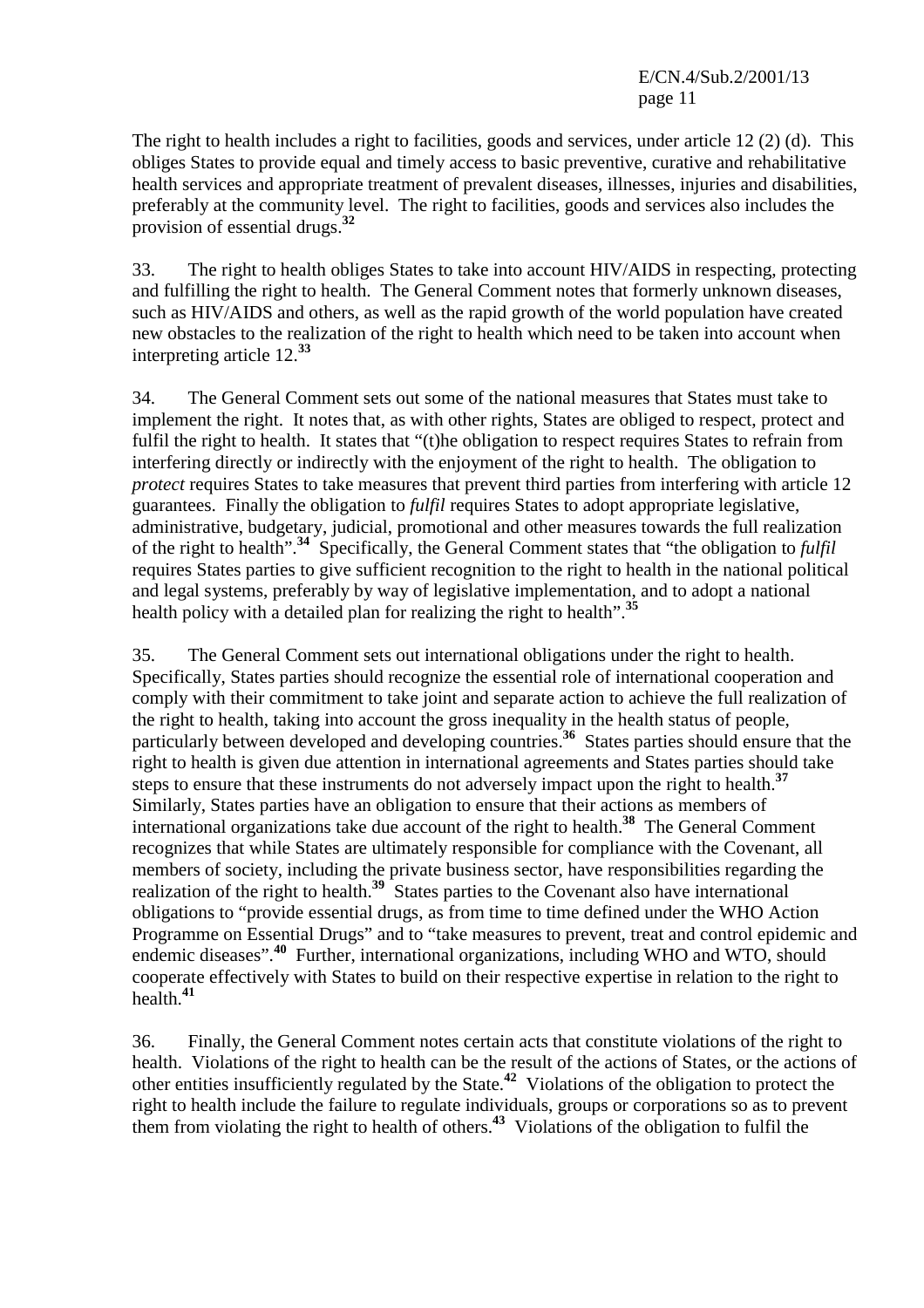right to health include, amongst others, the failure to adopt or implement a national health policy designed to ensure the right to health of all; insufficient expenditure which results in non-enjoyment of the right; and the failure to take measures to reduce the inequitable distribution of health facilities, goods and services.

# **C. Operational aspects of IP systems - medical research**

37. How compatible then is the protection and enforcement of IPRs with States' obligations to foster medical research? IPRs act as an incentive for the innovation of new technology, including pharmaceuticals. The forms of IP protection most relevant to pharmaceuticals are patents (on new medical products and processes), trademarks (covering signs distinguishing medical goods and services as coming from a particular pharmaceutical trader), and the protection of undisclosed information (in particular test data). Patents are particularly important for the pharmaceutical industry, first because the industry has to shoulder often very high costs for the testing, development and approval of drugs, and second, because pharmaceuticals are generally relatively easy to reverse-engineer and thus are open to easy copying in the absence of IP protection. It is likely that the possibility of obtaining patents on new drugs - and therefore a period of exclusivity to recover costs - acts as a major incentive to innovation in the pharmaceutical industry. While the incentive to innovate has the potential to promote the enjoyment of the right to health, this does not, ipso facto, justify the conclusion that IPRs promote respect for the right to health in all cases.

38. As IPRs are limited commercial rights, they are essentially driven towards economic reward; the objective of promoting respect for human rights would at best appear to be a secondary consideration. Two issues arise. First, as WHO has noted, the commercial motivation of IPRs means that research is directed, first and foremost, towards "profitable" disease. Diseases that predominantly affect people in poorer countries - in particular tuberculosis and malaria - still remain relatively under-researched.**<sup>44</sup>** The fact that patents create opportunities for economic reward that are optimized when market conditions are right logically leads researchers away from "unprofitable" diseases to diseases that affect people in markets where the return is likely to be greater. According to WHO, "questions remain as to whether the patent system will ensure investment for medicines needed by the poor. Of the 1,223 new chemical entities developed between 1975 and 1996, only 11 were for the treatment of tropical disease".**<sup>45</sup>** This could mean that alternative mechanisms to patents might need to be considered by States in implementing articles 12 and 15 of ICESCR.

39. Second, again connected to the economic nature of IPRs, patents are increasingly becoming corporate assets, part of the stock of a company that reflects its competitiveness on the market. This can lead research into an innovation race. Consequently, while patenting activity is particularly high in the pharmaceutical industry, many patents cover "me-too" drugs - drugs that are just different enough to be considered novel for the purposes of patent protection, but in fact have similar effects as prior patented drugs. With "me-too" drugs, the economic gain for the patent holders is likely to be significant, but the question arises as to how the economic incentive of IPR simultaneously promotes the right to health in this situation. On the one hand, the presence of "me-too" drugs, even if patented, might lower the costs of drugs for consumers due to increased competition. On the other hand, it could result in the clogging of future research by the presence of too many patents, as well as a significant concentration of control over the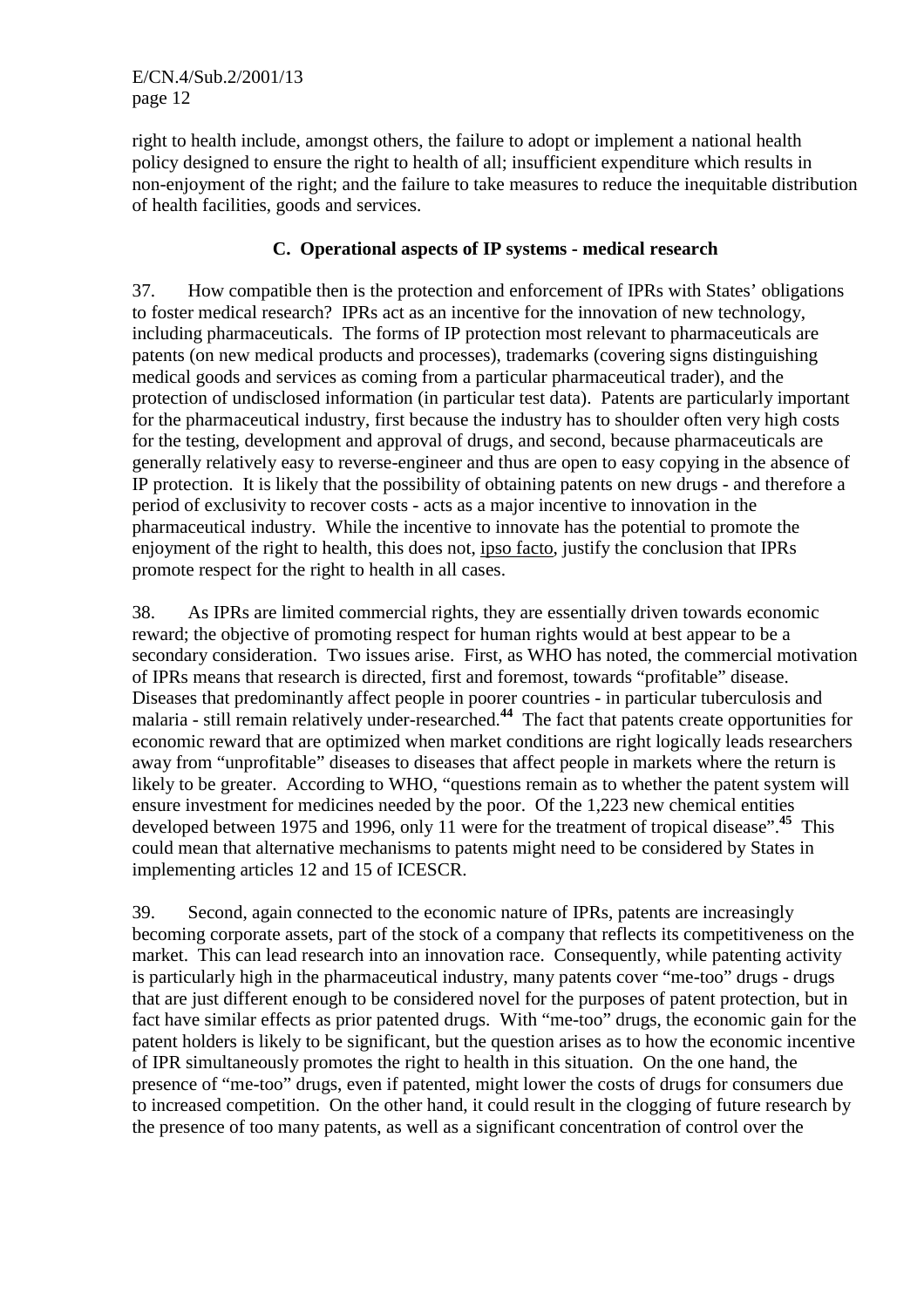dissemination of drugs in the hands of certain corporations. This raises questions as to the effectiveness of patents as an operational mechanism for the implementation of article 15 (1) and 15 (3) of ICESCR.**<sup>46</sup>**

40. Similarly, the grant and exercise of IPRs can lead to undue restrictions on medical research which could run contrary to the requirement under article 15 of ICESCR to balance the protection of private interests with the promotion of the wide dissemination of medical knowledge. In particular, the practice of granting broad patents - an issue which has become particularly prevalent in the area of biomedical research - can lead to patents being used to block research efforts. The issue is relevant where research into a final product or process - for example, a drug - relies on several levels of innovation all of which are susceptible to IP protection. In such cases, patents on innovations from the early stages of research can be used to control and possibly block life-saving innovations that depend on the use of the first innovation.**<sup>47</sup>** Similarly, WHO has identified the situation where standards for the grant of patents can contribute to "ever-greening" - a process where minor innovations to patented innovations are themselves patented which can effectively extend the life of the patent beyond the original 20-year grant. Extending the active patent life beyond the limited period of protection could hold up other research efforts.<sup>48</sup> This could have implications for States' responsibilities to implement article 15 (3) of ICESCR.

41. Further, IPRs can affect the use of traditional medicines - in particular those of indigenous and local communities. Traditional medicines play an important role in the health care of all countries with up to 80 per cent of the world's population depending on traditional medications for its primary health care needs.<sup>49</sup> While the issues are highly complex, the High Commissioner notes two as particularly significant. First, while existing IP systems can promote the health innovations of these communities, the particular nature of this knowledge and the knowledge holders might require significant adaptation or amendments to be made to IP legislation for protection to be comprehensive. Second, traditional medicines have been appropriated, adapted and patented with little or no compensation to the original knowledge holders and without their prior consent.<sup>50</sup> This raises significant issues, not only in the field of the right to health, but also for the cultural rights of these communities and their members.**<sup>51</sup>** Further, it also raises the question of the effect of IP protection on the operation of the Convention on Biological Diversity, in particular its article 8 (j).

#### **D. Operational aspects of IP systems - access to drugs**

42. The starting point for a consideration of the operational aspects of IP systems with regard to access to drugs is that access to essential drugs is a human right. While the protection and enforcement of IPRs can provide a more secure environment for the transfer of technology to developing countries, it can also provide a basis for charging higher prices for drugs and for technology transfer which can restrict access for the poor. In particular, the World Bank has noted that IPRs can sometimes prevent the distribution of potential international public goods helpful to poor countries, which can seldom afford the prices charged by patent owners.<sup>52</sup> In the context of HIV/AIDS, the Secretary-General recently stated that "we must put care and treatment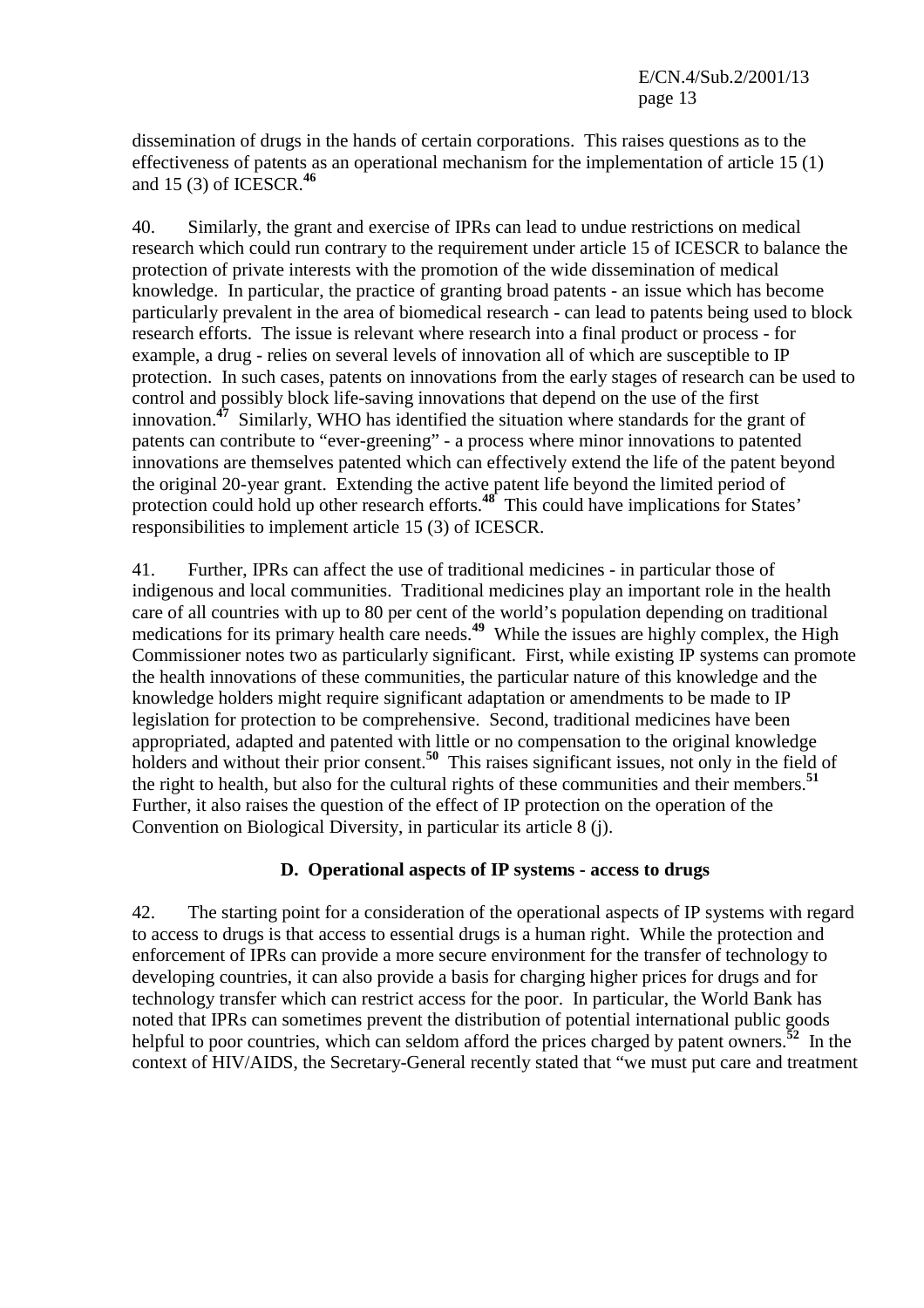within everyone's reach. Even a year ago few people thought that effective treatment could be brought within reach of poor people in developing countries. ... People no longer accept that the sick and dying, simply because they are poor, should be denied drugs which have transformed the lives of others who are better off".**<sup>53</sup>**

43. There are many factors that influence access to drugs. WHO has recognized four principle factors: rational selection and use of drugs, affordable prices, sustainable financing, and reliable health and supply systems.**<sup>54</sup>** The presence of IP protection over drugs can play a role in determining the affordability of drugs. However, affordability of drugs also depends on other factors such as the level of import duties, taxes, and local market approval costs. In many cases, drugs will not be protected by IPRs, either because protection was not granted in the first place or because IPRs have expired. Even where drugs are protected by IPRs, the effect of IPRs on access to drugs can be varied. However, there is evidence to suggest that the effect of patents on affordability is significant with drug prices falling sharply when generic substitutes enter a market to compete with drugs upon patent expiry.**<sup>55</sup>**

44. In the context of HIV/AIDS treatments, high prices have had a substantial impact on impeding access for sufferers. UNAIDS has recognized that high prices affect access to treatments, in particular for the 95 per cent of sufferers who are in developing countries.**<sup>56</sup>** The problem becomes particularly acute as developing countries have a high dependence on private expenditure for the purchase of medicines compared to developed countries, in spite of their higher levels of poverty.<sup>57</sup> According to UNAIDS, the high prices of HIV treatments are due, in part, to patent protection which allows control over their manufacture and sale.<sup>58</sup> The UNDP Human Development Report 2000 notes that generic production of the HIV treatment flucanazole in India has kept the price at \$55 for 150 milligrammes compared with \$697 in Malaysia, \$703 in Indonesia and \$817 in the Philippines.<sup>59</sup> Similarly, a report to the CESCR has noted that the AZT treatment is produced at a supply cost of \$48 a month in India as compared with \$239 in the United States.**<sup>60</sup>**

45. The HIV/AIDS pandemic has a significant impact on the enjoyment of human rights. Not only does it concern the enjoyment of the right to health, it is also a significant obstacle to the realization of the right to development. Looking at the health dimension: in 1999, 5.4 million people were newly infected with HIV, 34.3 million people were living with HIV/AIDS throughout the world and 2.8 million people had died from the virus. A recent report of UNAIDS illustrates the developmental dimensions of HIV/AIDS. For example, surveys note that households caring for a family member with AIDS suffer dramatic decreases of income. In education, HIV is taking its toll, first by eroding the supply of teachers who fall ill as a result of the virus, second, by health treatment eating into family education budgets, third, by adding to the pool of children who are growing up without parental support which may affect their ability to stay at school. In the agricultural sector, sickness of farm workers has resulted in a fall in agricultural output and might threaten food security. HIV is hurting business through absenteeism, lower productivity, and higher overtime costs for workers obliged to work longer hours to replace sick colleagues.**<sup>61</sup>** Indeed, the effects of HIV on the enjoyment of the right to development are so strong that the Secretary-General in his address to the African Summit described HIV/AIDS as "our biggest development challenge".**<sup>62</sup>**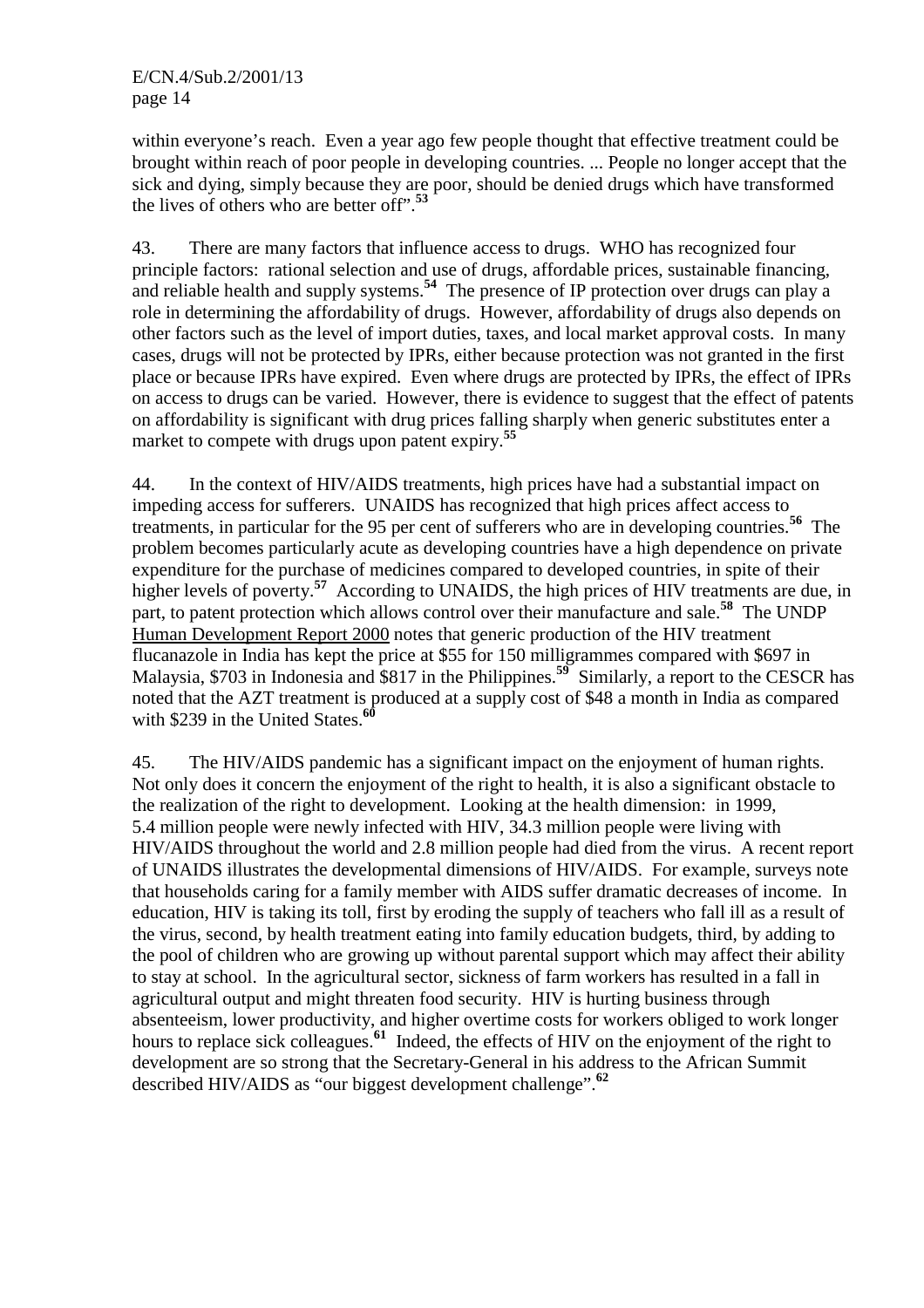E/CN.4/Sub.2/2001/13 page 15

46. In light of the human rights dimensions of HIV/AIDS, accessing affordable HIV treatments has itself become a human rights issue. There are several ways in which access can be improved through lowering prices, including through the exchange of price information, price competition and price negotiation with public procurement and insurance schemes, price controls, reduced duties and taxes and improved distribution efficiency, reduced distribution and dispensing costs and reduced marketing expenses. Where HIV treatments are protected by IPRs, accessing affordable drugs will depend in part on how those rights are exercised. Specifically, strategies to be considered include differential pricing, parallel importation of drugs, and generic substitution of patented drugs.

47. Differential pricing has been defined as the adaptation, in some measure, of prices to the purchasing power of consumers in different countries.**<sup>63</sup>** This could mean, for example, pricing HIV drugs at lower rates for developing countries but maintaining prices in developed country markets. The logic behind differential pricing is that higher prices can be shared in wealthy markets that can afford them, while letting poorer countries enjoy lower prices. However, one of the perceived problems with differential pricing is the possibility of low-price drugs being diverted towards wealthy markets. In the case of patented pharmaceuticals, this would lessen the opportunity to exercise IPRs as a means of recouping costs. Consequently, effective strategies to maintain higher prices in wealthy markets so that developing countries can benefit from cheaper drugs will have to be considered as part of any differential pricing strategy - possibly through some form of market segmentation. There are many ways in which market segmentation might be achieved. Where treatments are protected by IPRs, drug licensing agreements with geographical restrictions could be used so that cheaper drugs do not leak back to wealthier markets.<sup>64</sup> Nonetheless, many questions still remain concerning differential pricing, on the practical level. In particular, it is unclear to what extent people in wealthy countries, as well as insurance companies in wealthy countries, would accept continuing to pay high prices for drugs when lower prices are systematically being offered elsewhere. There are also questions at the practical level concerning the coexistence of differential pricing and parallel importation.

48. Another means of improving access to cheaper drugs is through parallel importation. Parallel importation has been described as importation, without necessarily having the consent of the patent holder, of a product legally marketed in another country by the patent holder or by another authorized party.**<sup>65</sup>** Thus, where a patented drug is marketed at a cheaper price in one country, another country can benefit from the cheaper drugs through importing them rather than pay the more expensive equivalent directly from the patent holder. This is possible because the patent holder's rights to control the import and export of drugs are "exhausted" once they have been placed on the market.

49. Similarly, access to affordable drugs can be improved by encouraging the production of generic substitutes. Where drugs are patent protected, generic supply must wait until expiry of the patent term. However, States may encourage generic production by taking appropriate legislative action, including through the inclusion of exceptions to patent rights which permit early testing and approval of generics prior to the expiry of the IRPs.<sup>66</sup> However, it is possible to produce generic substitutes even where the patent is still current. This can be achieved by a government authority issuing a compulsory licence for the patented drugs. A compulsory licence is a non-exclusive licence to produce patent rights that is granted to a third party by authorization of a government authority, irrespective of the will of the patent owner.**<sup>67</sup>** The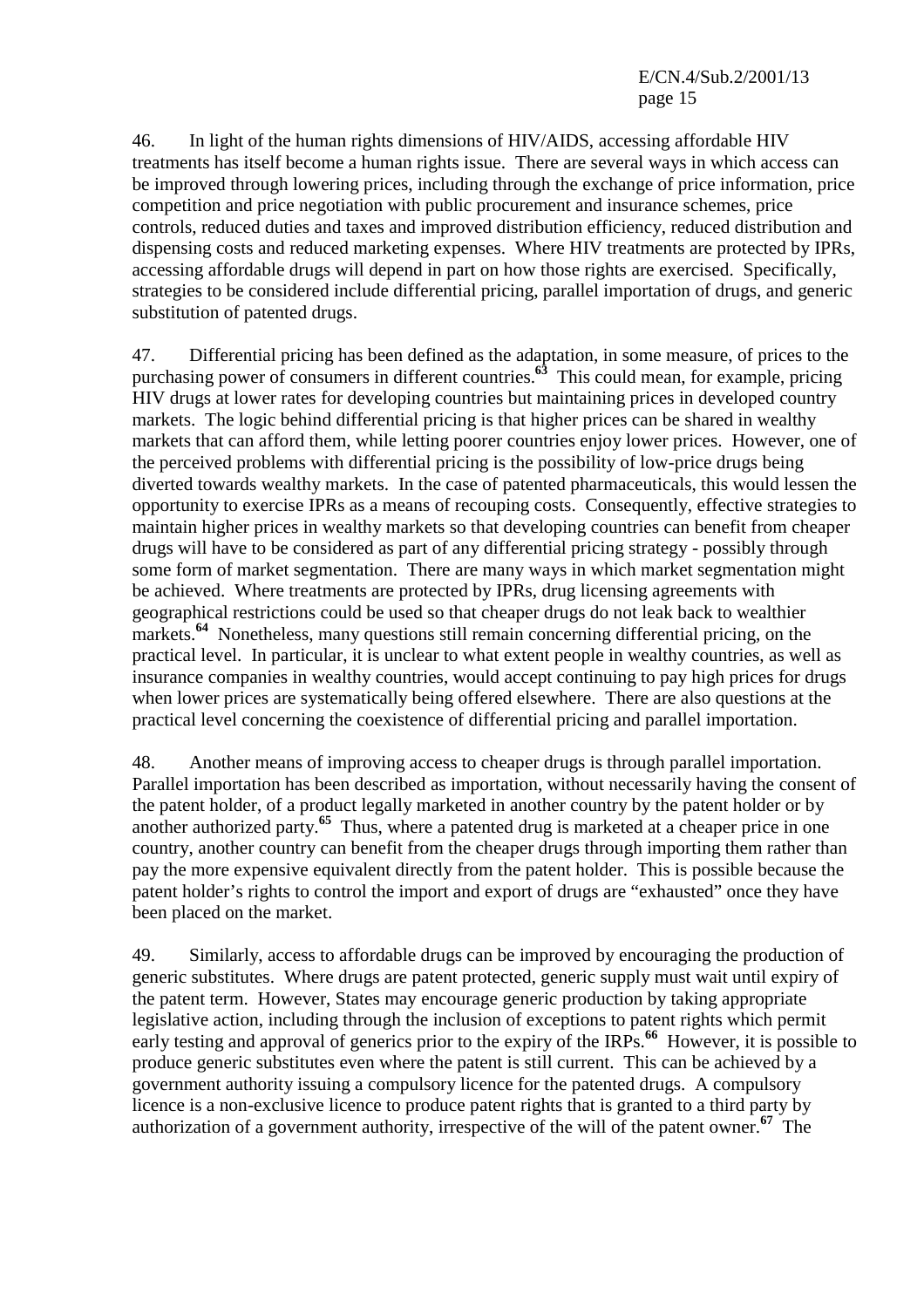patent owner will receive a reasonable remuneration in return, at a rate set by the authority. Compulsory licences are generally awarded to promote the public interest or in cases of national emergency. While compulsory licences are not geared towards establishing technology partnerships between patent holders and users, they can be useful in providing a local producer the means of supplying needed drugs at cut rates. Further, the provision for the award of compulsory licences in local legislation can be an effective negotiating tool. Hesitant patent holders might be encouraged to enter voluntary licence agreements or produce needed drugs locally in order to avoid the possibility of an award of a compulsory licence.<sup>68</sup>

50. At the same time, IPRs such as trademarks can be a useful tool to assist consumers and medical practitioners to identify the source and quality of pharmaceuticals. Trademarks can be particularly useful to help consumers and medical practitioners ensure the source of drugs where generic drugs are allowed to be marketed without appropriate approval and testing procedures. Drugs that do not meet appropriate standards can prolong treatment periods, exacerbate conditions being treated, cause death and help create drug resistance.<sup>69</sup> This means that it is particularly important to ensure that trademarks are not counterfeited - that is, used on pharmaceuticals not produced by the particular trader that owns the trademark.**<sup>70</sup>**

# **E. The provision of HIV treatments in Brazil**

51. In response to the note verbale sent on 6 March, the Government of Brazil supplied information on its HIV programme, the role played by its IP law and the impact of its health policy. The other responses - not relating specifically to the right to health - have been compiled in the report of the Secretary-General (E/CN.4/Sub.2/2001/12). According to the Brazilian Ministry of Health, there are currently 536,000 people with HIV in Brazil; there have been 196,000 notified cases of AIDS and 95,000 deaths; 85,000 people are currently receiving approved combination therapies for HIV under the Brazilian Free Distribution of AIDS Drugs for All programme.

52. Currently, the Ministry of Health is providing 12 different pharmaceuticals as the basis of the combination therapy, 7 of which are produced in Brazil - the other 5 are imported. The advantages of local production are significant. Today, the Government spends US\$ 319 million on purchasing local and imported drugs to supply its HIV programme. The Ministry of Health estimates that if all those drugs had been imported, the cost to the Government would be in the range of US\$ 530 million which, according to the Ministry, would make the programme unviable. It should be noted that Brazil already spends 56 per cent of the US\$ 305 million spent annually on its HIV programme on the 5 imported drugs included in the 12 drugs comprising the "cocktail".

53. Of the 12 therapies, 2 are protected by patents in Brazil (Efivirenz and Nelfinavir, held by Merck Sharp & Kohme and Roche, respectively). While some of the seven drugs produced locally are protected by off-shore patents, production began before 1997 (the year in which the Brazilian patents law entered into force) so the local production does not infringe the rights of overseas patent holders. However, significant expenditures are incurred in relation to the purchase of the two patented drugs. The Ministry of Health indicates that purchase of the two patented drugs through importation has alone consumed 36 per cent of the resources of the HIV treatment budget. With the appearance of new and more effective drugs for combating AIDS,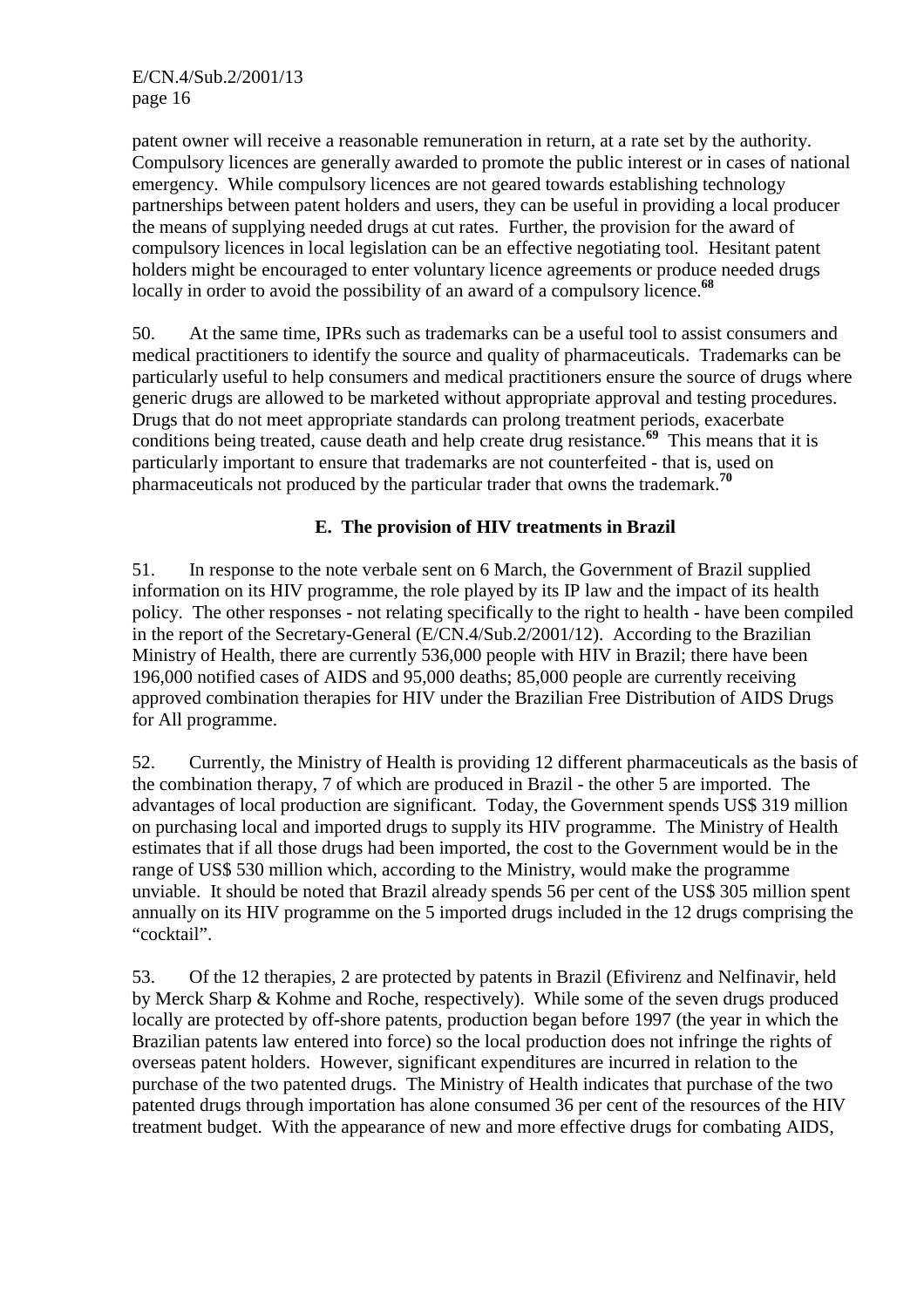the Ministry of Health estimates that more expensive drugs protected by patent will slowly begin to comprise the combination therapy. This development, according to the Ministry of Health, could place their HIV treatment programme at risk.

54. For this reason, the Brazilian Government has sought ways to encourage the international pharmaceutical industry to enter negotiations for the sale of drugs, taking into account the purchasing power of particular markets - in this regard, Brazil makes specific reference to the UNDP Human Development Index as an indication of relevant purchasing strength. To do this, the Government notes that it will employ all available resources in Brazilian legislation - while observing the international undertakings entered into by Brazil - to make drugs accessible to their citizens. Part of this strategy has involved the Brazilian Intellectual Property Law which came into force in 1997.

55. The Brazilian IP law allows a government authority to issue a compulsory licence where a patent holder exercises patent rights in an abusive manner, or by means of an abuse of economic power proven by an administrative or court decision. There are certain other instances where compulsory licences may be issued, including under article 71, in cases of national emergency or public interest.<sup>71</sup> The terms "national emergency" and "public interest" are defined in the Presidential Decree on Compulsory Licensing (1999).<sup>72</sup> According to the decree, "(a) national emergency is understood to be a condition of impending danger to the public, even if existing only in a part of the national territory". Further, "(t)here are considered to be within the public interest those facts, among others, related to the public health, nutrition, protection of the environment, as well as those of primordial importance to the technological or social and economic development of this country". This links closely with provisions of the TRIPS Agreement which allow for use of a patent without the authorization of the right holder in certain circumstances, including "in the case of a national emergency or other circumstances of extreme urgency or in cases of public non-commercial use".**<sup>73</sup>**

56. The existence of these safeguard provisions has been helpful in improving the implementation of the Brazilian HIV treatment programme. While no compulsory licence has been issued under the Brazilian IP law, the provisions have been useful in negotiations with patent holders. The use of rights over the two patent drugs Efivirenz and Nelfinavir are cases in point. In the case of Efivirenz, the Government had begun research into the drug with the aim of achieving full capability to manufacture it locally.<sup>74</sup> With local manufacture in mind, a request to issue a compulsory licence for the drug had also been submitted. Since the agreement with the patent holder, the request for a compulsory licence has been put on hold, but research is continuing in case the Government finds it necessary to issue a compulsory licence in the future. In the case of Nelfinavir, negotiations for a decrease in prices are continuing. As negotiations continue, the Government is continuing research into the production of the drug and the Ministry of Health has indicated that, if negotiations do not lead to a significant decrease in price, it will consider requesting a compulsory licence so that Nelfinavir can be produced by national laboratories.

57. The results of the Brazilian strategy have been significant. In terms of the enjoyment of Brazilians' right to health, there has been a reduction in deaths due to AIDS by 50 per cent over the last four years. Further, there has been a reduction of 80 per cent in cases of hospitalization due to opportunistic diseases with a reduction in the appearance of the most serious opportunistic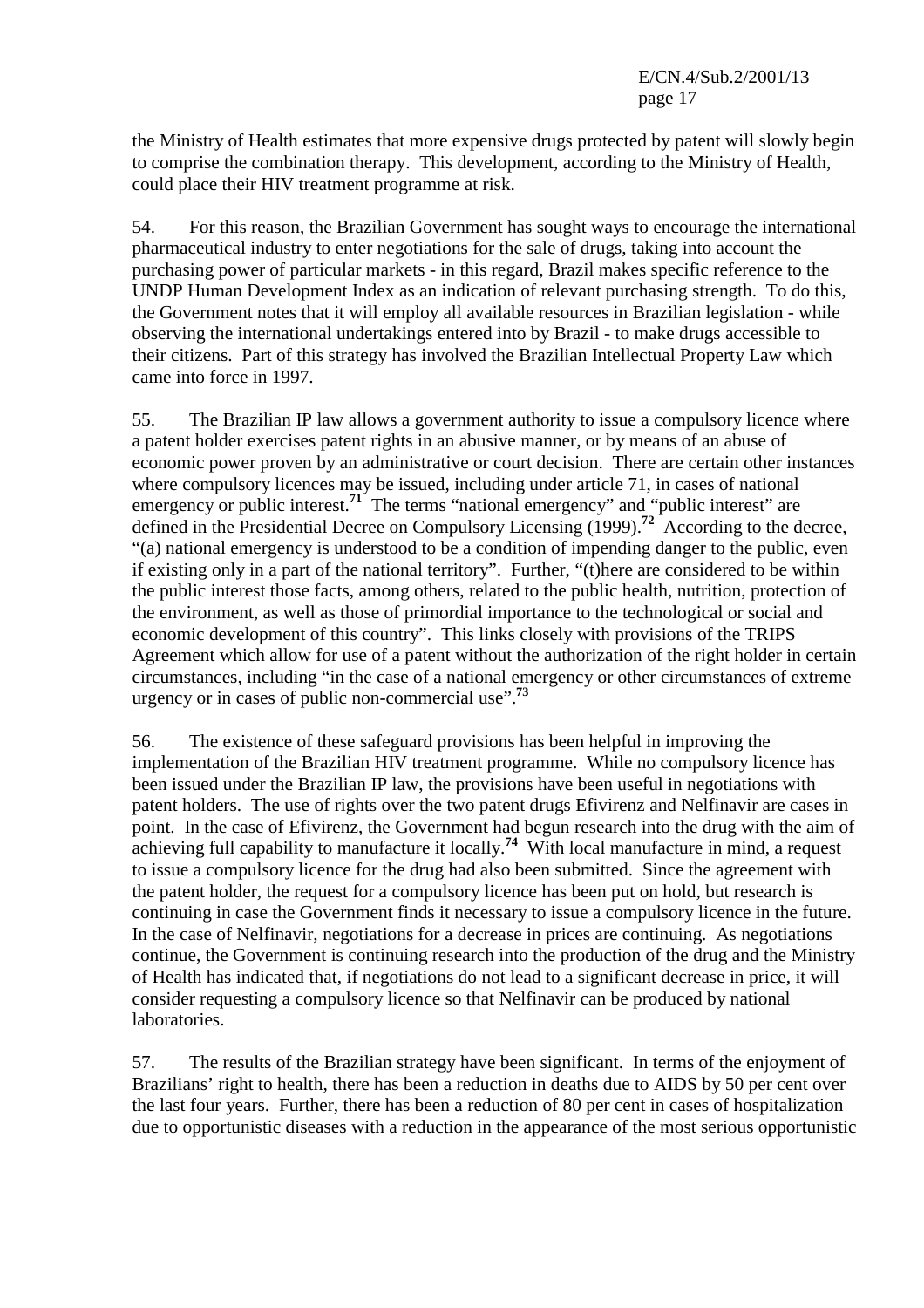diseases tuberculosis (by 60 per cent), citomegalovirus (by 54 per cent) and Kaposis sarcoma (by 38 per cent). The programme has also made economic sense. The reduction in hospitalizations has saved the Ministry of Health US\$ 422 million. Moreover, costs of funding the programme are coming down. In 1999, the Ministry of Health spent US\$ 336 million on drugs to reach 73,000 patients. In 2000, the Ministry spent the lower amount of US\$ 319 to meet the needs of 85,000 patients. Local production of generic drugs has led to production cost cuts of, on average, 70 per cent (the reduction in the price of Zalcitabina (ddC) has been 95 per cent) and the Government has even achieved a reduction in the price of imported drugs of an average of 10 per cent. In the longer term, the programme has improved local technological and research capacity, which could enable it in the future to assist developing countries struggling with the HIV/AIDS pandemic, in particular countries in Africa.

58. On the facts that have been provided by the Government of Brazil, it is possible to say that the Brazilian case demonstrates how the provisions of the TRIPS Agreement can be implemented in ways that respect, protect and fulfil the right to health. Through careful legislative implementation of TRIPS provisions - in particular article 31 on compulsory licensing - article 71 of the Brazilian IP law supports the implementation of national health policy aimed at providing essential drugs to those who need them. Furthermore, by implementing the public health safeguards in the TRIPS Agreement, the Brazilian Government has successfully married implementation of the Agreement with its obligations under human rights law - in particular its duty to provide affordable essential drugs.

# **III. CONCLUSIONS AND RECOMMENDATIONS**

59. What then are the obligations on States? On the one hand, the TRIPS Agreement encourages States to implement IP systems that promote economic and social development taking into account the need to balance rights with responsibilities. The Agreement allows members to take measures to protect the public interest, including the promotion of public health. Article 15 of ICESCR requires States to balance public and private interests in the design of IP protection. General Comment No. 14 on article 12 of the ICESCR indicates the measures that States should take with regard to the promotion of the right to health, including: the promotion of research; ensuring access to affordable essential drugs; the adoption of specific measures in relation to HIV/AIDS; and the promotion of international cooperation to implement the right to health.

60. Out of the 141 members of WTO that have undertaken to implement the minimum standards of IP protection in the TRIPS Agreement, 111 have ratified ICESCR. Members should therefore implement the minimum standards of the TRIPS Agreement bearing in mind both their human rights obligations as well as the flexibility inherent in the TRIPS Agreement, and recognizing that "human rights are the first responsibility of Governments". In light of this, the High Commissioner believes that implementation of the TRIPS Agreement should be characterized by the following objectives.

61. The promotion of article 15 of ICESCR. States, in implementing systems for IP protection, are encouraged to consider the most appropriate mechanisms that will promote, on the one hand, the right of everyone to take part in cultural life and to enjoy the benefits of scientific progress and its applications and, on the other hand, the right of everyone to benefit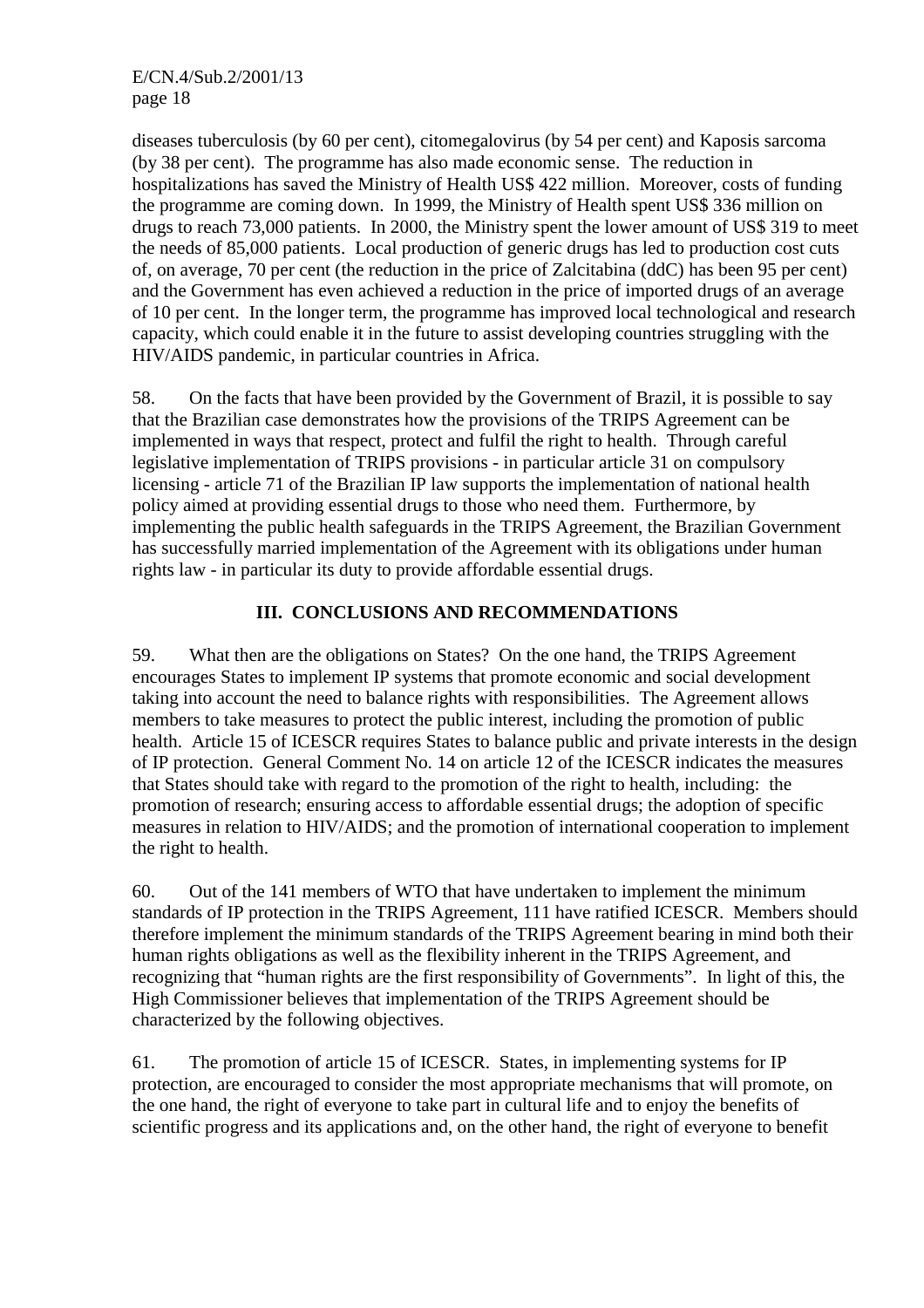E/CN.4/Sub.2/2001/13 page 19

from the protection of the moral and material interests resulting from any scientific, literary or artistic production of which he or she is the author. In this sense, **the High Commissioner encourages States to monitor the implementation of the TRIPS Agreement to ensure that its minimum standards are achieving this balance between the interests of the general public and those of the authors. The High Commissioner supports the WHO statement that "countries are advised to carefully monitor the implementation of the TRIPS Agreement in order to formulate comprehensive proposals for the future review of the TRIPS Agreement …"**. **75**

62. The promotion of the right of all to enjoy the benefits of scientific progress and its applications.**<sup>76</sup>** The design of IP systems should take into account the fact that the grant of overly broad patents can be used to block future medical research. The design of IP systems should, in calculating the difficult trade-off between public and private interests, take into consideration that the increasing tendency to grant patents for "me-too" drugs may run counter to the primary objective of IP systems to promote innovation, and focus too heavily on promoting private commercial interests. The requirements under the TRIPS Agreement for the grant of patents novelty, inventive step and industrial applicability**<sup>77</sup>** - are open to interpretation under national legislation and each country can decide according to local conditions. Consequently, **the High Commissioner encourages interpretations of these requirements that do not lose sight of the public interest in the wide dissemination of knowledge under article 15**.

63. The promotion of the right to health. **The High Commissioner supports WHO's call that "(w)hen establishing standards of patentability for pharmaceuticals, countries should consider the implications for health of those standards"**. **78**

64. The prevention of the abuse of IPRs.**<sup>79</sup>** Patents can be used to block medical research and development efforts, which calls into question their impact on economic and social welfare. Articles 8 and 40 of the TRIPS Agreement allow member States to protect against anti-competitive practices. **The High Commissioner encourages States to consider the elaboration of competition laws that prevent abuses of IPRs that lead to violations of the right to health - in particular restrictive licensing practices or the setting of high prices for essential drugs.**

65. The protection of the cultural rights of indigenous peoples and local communities.**<sup>80</sup>** The TRIPS Agreement does not refer specifically to the protection of the innovations of local and indigenous communities - a fact which indicates the Agreement is tipped in favour of the protection of modern technology but not of other forms. The report on the WHO Inter-Regional Workshop on Intellectual Property Rights in the Context of Traditional Medicine recommends that "(e)fforts should be made to utilize the flexibility in the TRIPS Agreement to promote easy access to traditional medicine for the health care needs of developing countries".**<sup>81</sup>** The report also recommends that the ways and means need to be devised and customary laws strengthened for the protection of traditional medicine knowledge from biopiracy.**<sup>82</sup> The High Commissioner encourages the adaptation of IP systems so that they fully take into account cultural and other rights of indigenous and local communities.**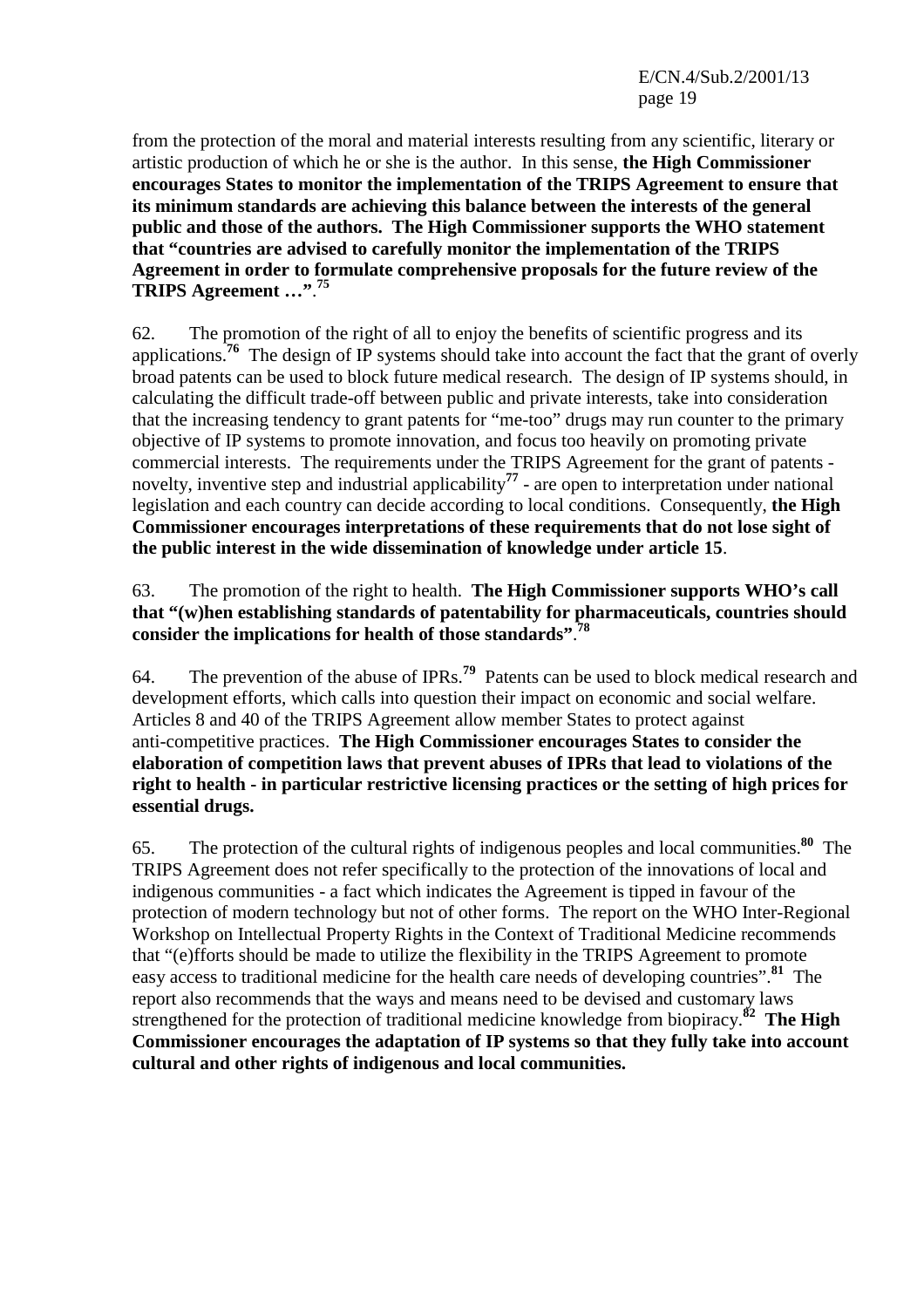66. The promotion of access to affordable essential drugs. Several provisions in the TRIPS Agreement offer flexibility that could be useful in promoting access to affordable essential drugs. Importantly, article 31 allows States to grant compulsory licenses for patents so long as certain conditions are fulfilled. Article 31 holds significant potential for the protection of the public interest in areas such as the promotion of the right to health. Similarly, the TRIPS Agreement does not prohibit members from allowing parallel importation of patented pharmaceuticals. Article 6 of the Agreement specifically states that the "exhaustion" of IPRs shall not be subject to dispute settlement under the Agreement. **The High Commissioner encourages member States to implement these provisions in national legislation as safeguards to protect access to essential drugs as a component of the right to health as well as other human rights.**

67. The promotion of international cooperation in the implementation of the TRIPS Agreement.**<sup>83</sup>** International cooperation is an important ingredient in the promotion and protection of human rights. The Secretary-General has emphasized the particular need for international cooperation in the context of HIV/AIDS and has proposed the establishment of a global fund dedicated to the battle against HIV/AIDS and other infectious diseases. In this context he has encouraged developing countries to exploit all options including the production and importation of "generic" drugs.**<sup>84</sup>** Article 66 (2) of the TRIPS Agreement, obliges developed country members to provide incentives to enterprises and institutions in their territories to promote technology transfer to least developed countries - a provision which could be used beneficially to promote access to affordable drugs for least developed countries. **The High Commissioner encourages developed countries to establish clear incentives to promote technology transfer and the supply of affordable drugs to developing countries**.

68. The promotion and protection of all human rights. An important aspect of the human rights approach to IP protection is the express linkage of human rights in relevant legislation. Express reference to the promotion and protection of human rights in the TRIPS Agreement would clearly link States' obligations under international trade law and human rights law and would parallel the Secretary-General's call in 1997 to mainstream human rights throughout the United Nations system. This would assist States to implement the "permitted exceptions" in the TRIPS Agreement in line with their obligations under ICESCR. To this end, the High Commissioner intends to seek observer status at the TRIPS Council. **The High Commissioner also encourages the Fourth Ministerial Meeting of the World Trade Organization in Qatar in November 2001 to consider establishing closer links between the promotion and protection of human rights and the TRIPS Agreement. In the event of a renegotiation of the Agreement, this could be achieved through an express reference to human rights in article 7**.

69. IP legislation that maintains flexibility and a balance of rights with responsibilities. **The High Commissioner joins WHO in recommending that developing countries be cautious about enacting "TRIPS plus" legislation that is more stringent than present requirements under the TRIPS Agreement without first understanding the impact of such legislation on the protection of human rights**. **85**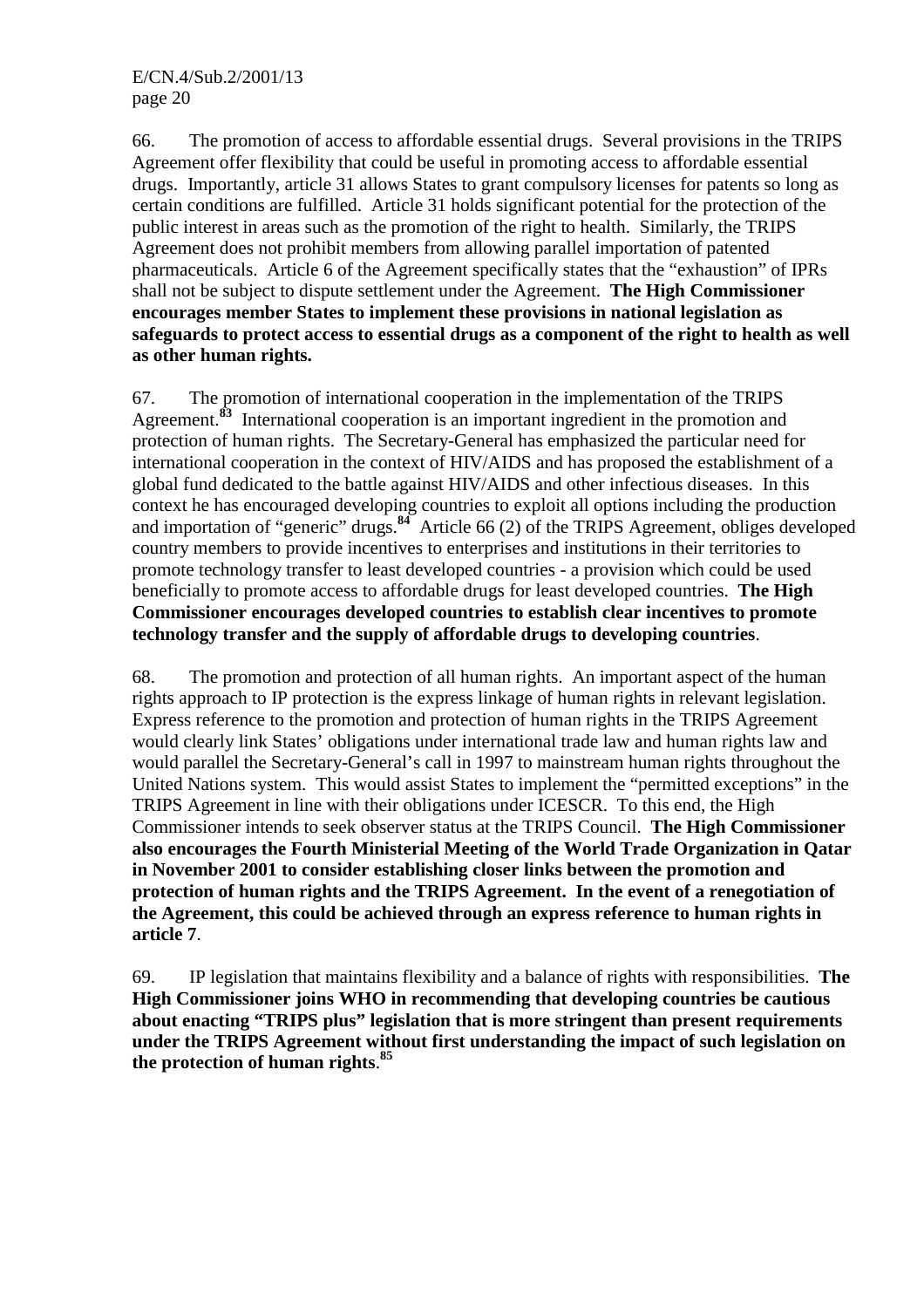E/CN.4/Sub.2/2001/13 page 21

70. The High Commissioner also makes specific recommendations to the Sub-Commission on the Promotion and Protection of Human Rights. Section I of the present report identifies a human rights framework for analysing the TRIPS Agreement. While this report has focused on the right to health, the same analysis could be applied to the right to food, the right to development, and the rights of indigenous peoples. The analysis could also be applied to the grant and use of IPRs in relation to the human genome project. **The High Commissioner therefore recommends**:

**(a) That the Sub-Commission consider requesting further reports on the impact of the TRIPS Agreement on other specific human rights;** 

 **(b) That the Sub-Commission consider recommending that the Commission on Human Rights convoke an expert seminar to consider the human rights dimensions of the TRIPS Agreement, based on the present report and any others that might be commissioned in the future.** 

#### **Notes**

<sup>1</sup> The resolution notes that "actual or potential conflicts exist between the implementation of the TRIPS Agreement and the realization of economic, social and cultural rights in relation to, inter alia, impediments to the transfer of technology to developing countries, the consequences for the enjoyment of the right to food … and restrictions on access to patented pharmaceuticals and the implications for the enjoyment of the right to health".

<sup>2</sup> The TRIPS Agreement, article 66 (1).

<sup>3</sup> ICESCR, article 15 (1), states: "The States Parties to the present Covenant recognize the right of everyone: (a) to take part in cultural life; (b) to enjoy the benefits of scientific progress and its applications; (c) to benefit from the protection of the moral and material interests resulting from any scientific, literary or artistic production of which he or she is the author."

**4** One way of determining the balance under human rights law is by looking at the *travaux préparatoires* - the debates that led to the eventual inclusion of the right in the Universal Declaration and ICESCR. A report (E/C.12/2000/15) submitted to the Committee on Economic, Social and Cultural Rights (CESCR), the monitoring body of the Covenant, reviewed the *travaux préparatoires* of both the Universal Declaration and ICESCR. The review concluded that, in fact, little attention was given to this issue at the time. At best, it is possible to surmise that the drafters placed a greater emphasis on promoting public interests in accessing new creations and inventions than on protecting private interests over intellectual property. The debates demonstrated a range of positions. The protection of the moral and material interests of authors was given some attention - with the focus on copyright protection, and to a lesser extent patents. However, attention was overwhelmingly placed on the right to have wide public access to innovations and creations; copyright and patents were not seen in terms of international limits on the rights of everyone to benefit from new knowledge and technology. The report further suggested that the debates concerning authors focused almost entirely on authors as individuals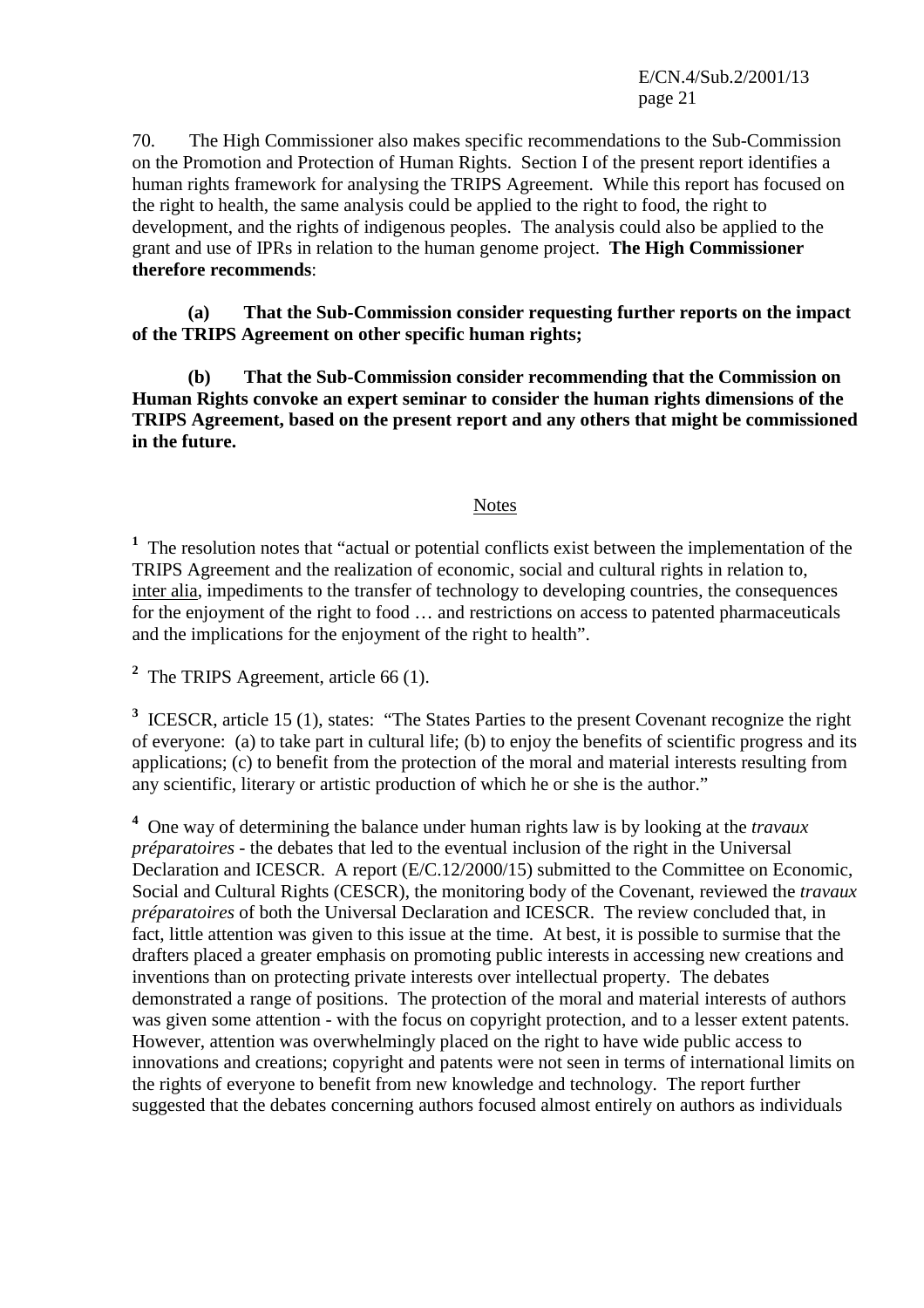and did not consider article 15 in terms of corporately held patents, or, indeed, of authors as employees of corporate rights-holders. The report also observed that it is unlikely that the drafters would have imagined the key role that intellectual property rights (IPRs) would later play in the fields of trade, development, health or food. See Maria Green "Drafting history of article 15 (1) (c) of the International Covenant on Economic, Social and Cultural Rights", 9 October 2000, in particular paragraph 45.

<sup>5</sup> ICESCR, article 15 (1) states that "(n)othing in the present Covenant may be interpreted as implying for any State, group or person any right to engage in any activity or to perform any act aimed at the destruction of any of the rights or freedoms recognized herein, or at their limitation to a greater extent than is provided for in the present Covenant".

<sup>6</sup> This objective of article 15 has also been recognized before the CESCR. See E/C.12/2000/12, para. 31.

**7** A/CONF.157/23, article 1.

**8** Some States recognize moral rights of authors to their works that are in fact inalienable. According to article 6 bis of the Berne Convention for the Protection of Literary and Artistic Works (1896), moral rights are referred to as follows: "Independently of the author's economic rights, and even after the transfer of the said rights, the author shall have the right to claim authorship of the work and to object to any distortion, mutilation or other modification of, or other derogatory action in relation to, the said work, which would be prejudicial to his honour or reputation".

<sup>9</sup> The TRIPS Agreement, article 8, "Principles".

**<sup>10</sup>** Ibid., article 27 (2).

 $11$  Ibid.

**<sup>12</sup>** The TRIPS Agreement, article 27 (3) (b), states that members may also exclude from patentability: "(a) diagnostic, therapeutic and surgical methods for the treatment of humans or animals; (b) plants and animals other than micro-organisms, and essentially biological processes for the production of plants and animals other than non-biological and microbiological processes …"

**<sup>13</sup>** The TRIPS Agreement, article 31.

**<sup>14</sup>** Ibid., article 8 (2), "Principles". See also article 40 in section 8, "Control of anti-competitive practices in contractual licences".

**<sup>15</sup>** Ibid., article 66 (2), "Least developed countries".

**<sup>16</sup>** Ibid., article 67, "Technical cooperation".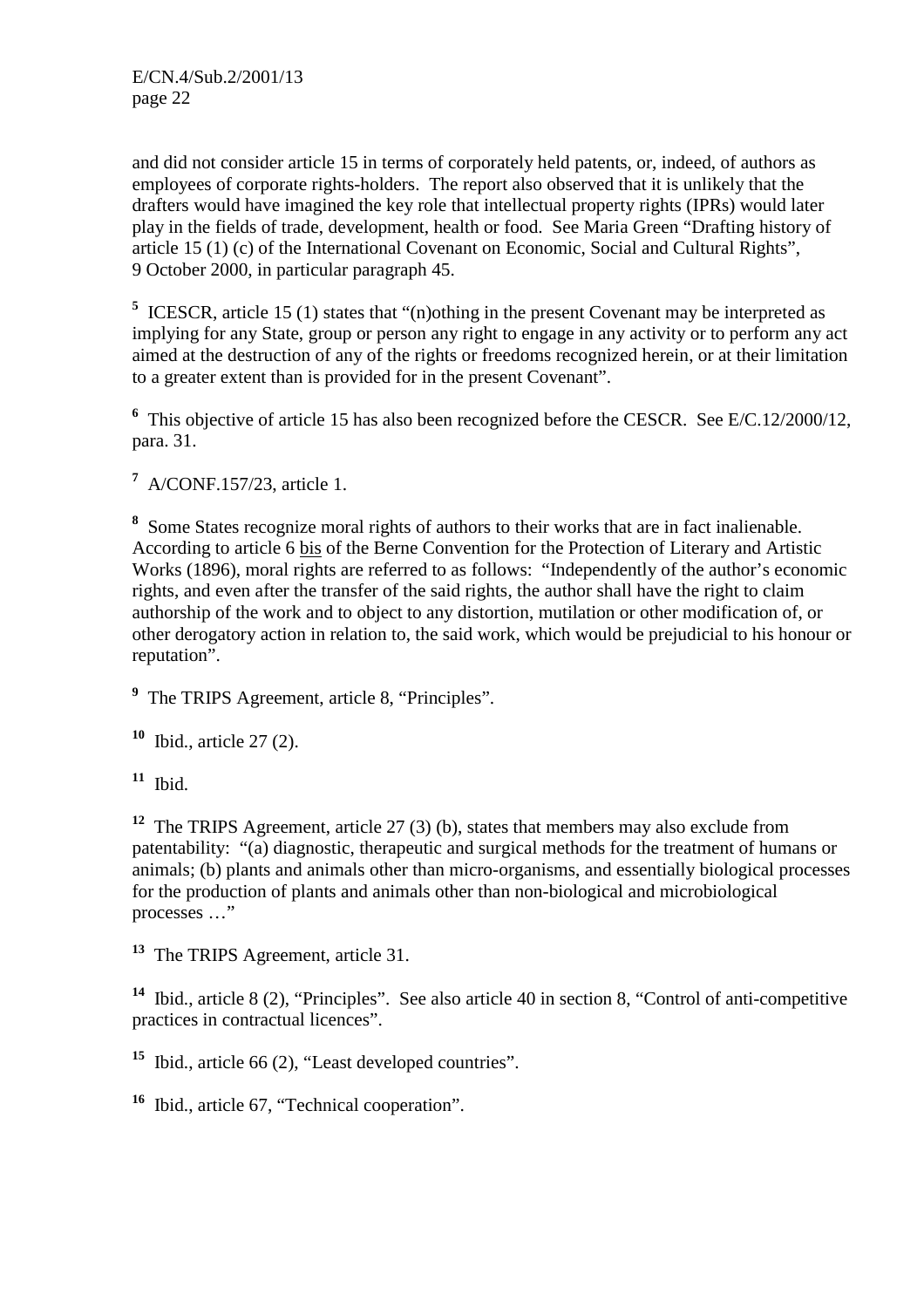**<sup>17</sup>** Article 4. The Convention on the Rights of the Child has been ratified by 191 States - all but two - and is therefore the most widely ratified binding human rights treaty.

**<sup>18</sup>** A. Chapman, "Approaching intellectual property as a human right: obligations related to article 15 (1) (c)" ( $E/C.12/2000/12$ ), para. 33. As Chapman has noted: "Intellectual property law should incorporate explicit human rights and ethical provisions as criteria for the evaluation of applications for patents and trademarks and develop an institutional mechanism capable of making these determinations. In most cases, patent and trademark offices are not competent to undertake such a review and are inclined to subordinate human rights considerations to an economic calculus".

<sup>19</sup> The TRIPS Agreement, article 27 (1) states: "Subject to the provisions of paragraphs 2 and 3, patents shall be available for any inventions, whether products or processes, in all fields of technology, provided that they are new, involve an inventive step and are capable of industrial application".

**<sup>20</sup>** Declaration on the Right to Development, article 2 (3). See also article 1 (2) of ICESCR which states that "All peoples may, for their own ends, freely dispose of their natural wealth and resources without prejudice to any obligations arising out of international economic cooperation …" See also article 1 (2) of the Declaration which states that the "human right to development also implies the full realization of the right to self-determination which includes … the exercise of their inalienable right to full sovereignty over all their natural wealth and resources".

**<sup>21</sup>** For example, members are obliged to provide protection for new plant varieties either by patents or by an effective *sui generis* system or a combination of the two. The TRIPS Agreement, article 27 (3) (b).

**<sup>22</sup>** World Bank, World Development Indicators 2000, World Bank, Washington DC, table 5.12.

**<sup>23</sup>** Carlos M. Correa, "Health and Intellectual Property Rights", Bulletin of the World Health Organization, 2001, 79 (5), p. 381.

**<sup>24</sup>** See in particular article 8 (j) of the Convention which states that parties to the Convention are required to "respect, preserve and maintain knowledge, innovations and practices of indigenous and local communities embodying traditional lifestyles relevant for the conservation and sustainable use of biological diversity".

<sup>25</sup> "Globalization, TRIPS and access to pharmaceuticals", WHO Policy Perspectives on Medicines: WHO Medicines Strategy: 2000-2003, No. 3, March 2001 (WHO/EDM/2001.2), p. 4.

**<sup>26</sup>** Chapman, op. cit*.*, para. 71. Chapman's paper to the Committee notes that pressure to implement TRIPS plus provisions has been applied to Brazil, Ecuador, India, Pakistan, South Africa and Thailand.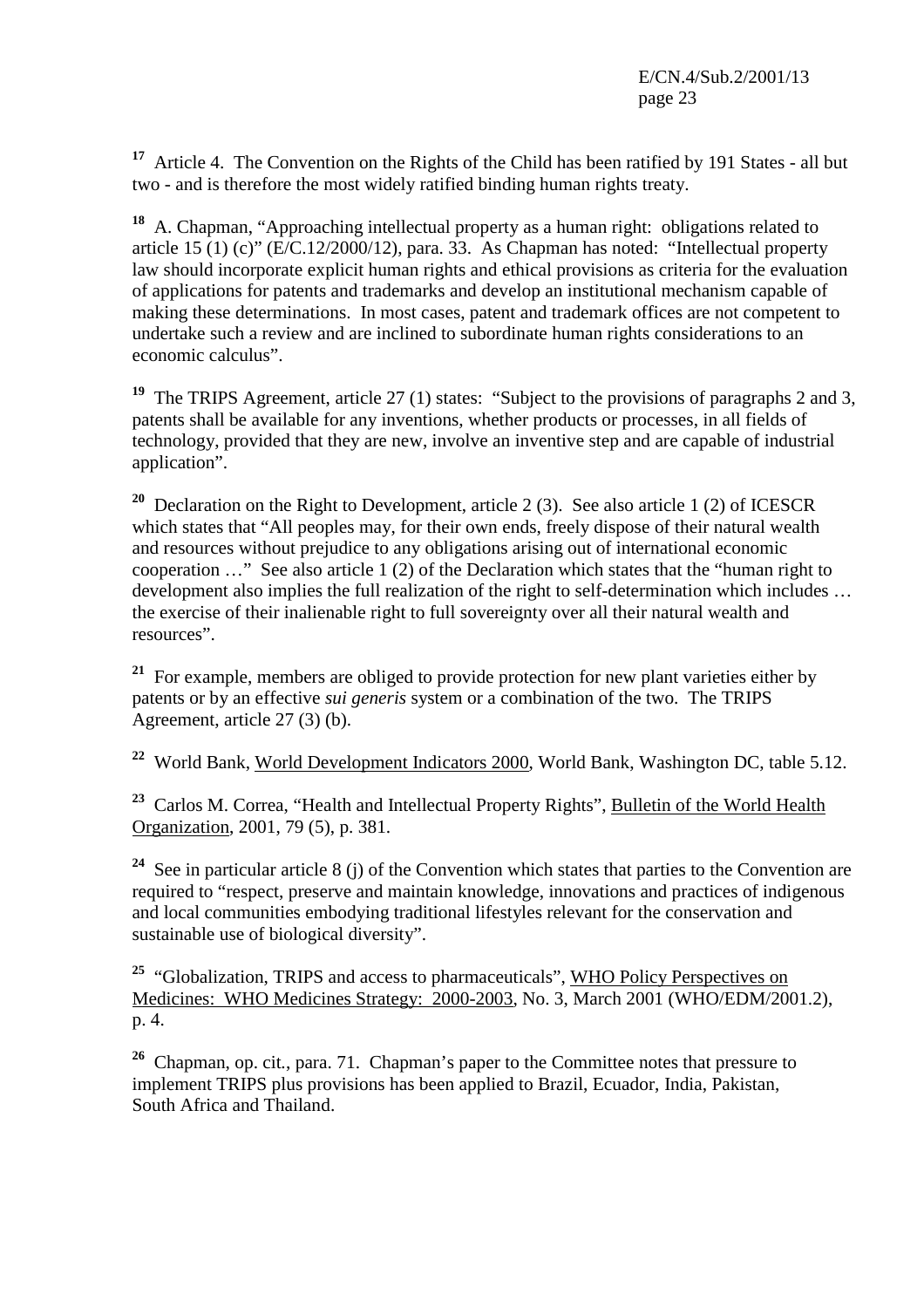<sup>27</sup> Article 12 (1) states that "(t)he States Parties to the present Covenant recognize the right of everyone to the enjoyment of the highest attainable standards of physical and mental health". Article 12 (2) states that "(t)he steps to be taken by the States Parties to the present Covenant to achieve the full realization of this right shall include those necessary for: (a) the provision for the reduction of the stillbirth-rate and of infant mortality and for the healthy development of the child; (b) the improvement of all aspects of environmental and industrial hygiene; (c) the prevention, treatment and control of epidemic, endemic, occupational and other diseases; (d) the creation of conditions which would assure to all medical service and medical attention in the event of sickness".

**<sup>28</sup>** General Comment No. 14 (2000), para. 36.

**<sup>29</sup>** Ibid., para. 37.

- **<sup>30</sup>** Ibid., para. 12 (b).
- **<sup>31</sup>** Ibid., para. 16.
- **<sup>32</sup>** Ibid., para. 17.
- **<sup>33</sup>** Ibid., para. 10.
- **<sup>34</sup>** Ibid., para. 33.
- **<sup>35</sup>** Ibid., para. 36.
- **<sup>36</sup>** Ibid., para. 38.
- **<sup>37</sup>** Ibid., para. 39.
- **<sup>38</sup>** Ibid.
- **<sup>39</sup>** Ibid., para. 42.
- **<sup>40</sup>** Ibid., paras. 43 and 44.
- **<sup>41</sup>** Ibid., para. 64.
- **<sup>42</sup>** Ibid., para. 48.
- **<sup>43</sup>** Ibid., para. 51.

**<sup>44</sup>** P. Drahos, Human Rights, "Globalisation and intellectual property rights", paper presented at the Workshop on international trade, finance and investment and economic, social and cultural rights: the role of the Committee on Economic, Social and Cultural Rights in a Globalizing Economy, Geneva, 6 May 2000, p. 7.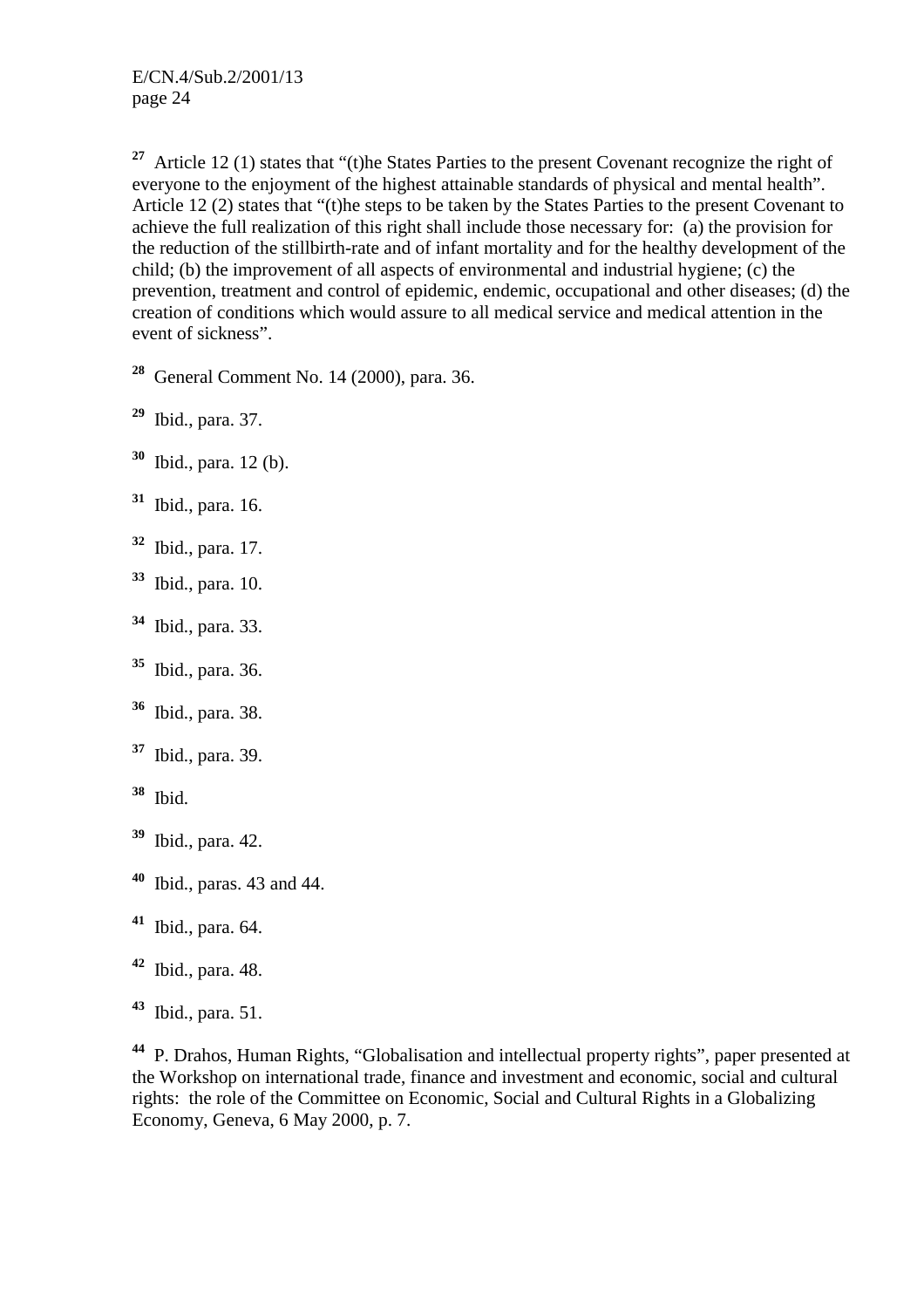**<sup>45</sup>** WHO/EDM/2001.2, op. cit., p. 5.

**<sup>46</sup>** Article 15 (3) states that "the States Parties to the present Covenant undertake to respect the freedom indispensable for scientific research and creative activity".

**<sup>47</sup>** M.A. Heller and R.S. Eisenberg, "Can Patents Defer Innovation? The Anticommons in Biomedical Research", Science, 1 May 1998, vol. 280, pp. 698-701, www.sciencemag.org

**<sup>48</sup>** WHO/EDM/2001.2, op. cit., p. 2.

**<sup>49</sup>** WHO, Report of the Inter-Regional Workshop on Intellectual Property Rights in the Context of Traditional Medicine, Bangkok, 6-8 December 2000 (WHO/EDM/TRM/2001.1), p. 2.

**<sup>50</sup>** Ibid., p. 34.

**<sup>51</sup>** See, e.g., Chapman, op. cit. For example, Chapman notes the case of a small United States company that took out a US plant patent on a variety of ayahuasca (a plant with medicinal qualities) native to the Amazonian rainforest. In 1999, a coalition of environmental groups objected to the patent because it appropriated a plant that is considered sacred to many indigenous peoples from the region. The patent was voided due to lack of novelty and distinctiveness; however, the US Patent Office did not acknowledge the argument that the plant's religious value warranted an exception from patenting.

**<sup>52</sup>** World Bank, World Development Report 2000/2001, World Bank, Washington DC, p. 184.

**<sup>53</sup>** "Secretary-General proposes global fund for the fight against HIV/AIDS and other infectious diseases at African leaders summit", SG/SM/7779/Rev.1-AFR/313/Rev.1-AIDS/7/Rev.1, 26 April 2001, http://www.un.org/News/Press/docs/2001/SGSM7779R1.doc.htm

**<sup>54</sup>** WHO, "More equitable pricing for essential drugs: What do we mean and what are the issues?", background paper for the WHO-WTO Secretariat Workshop on Differential Pricing and Financing of Essential Drugs, Hösbjör, Norway, 8-11 April 2001, p. 9.

**<sup>55</sup>** Watal, Jayashree, "Workshop on differential pricing and financing of essential drugs", background note prepared by Jayashree Watal, consultant to the WTO secretariat, p. 14.

**<sup>56</sup>** High prices are not the only reason behind the limited access to HIV treatments. Other reasons include limitations in infrastructure for diagnosis and treatment, lack of epidemiological data on the patterns of opportunistic diseases, gaps in the supply system and poor financing. See UNICEF/UNAIDS/WHO/EDM/MSF project, "Selected drugs used in the care of people living with HIV: sources and prices", October 2000, p. 1.

**<sup>57</sup>** Watal, op. cit., p. 9, notes that private expenditures in developing countries constitute 70-90 per cent of pharmaceutical expenditures, but only 40 per cent in developed countries.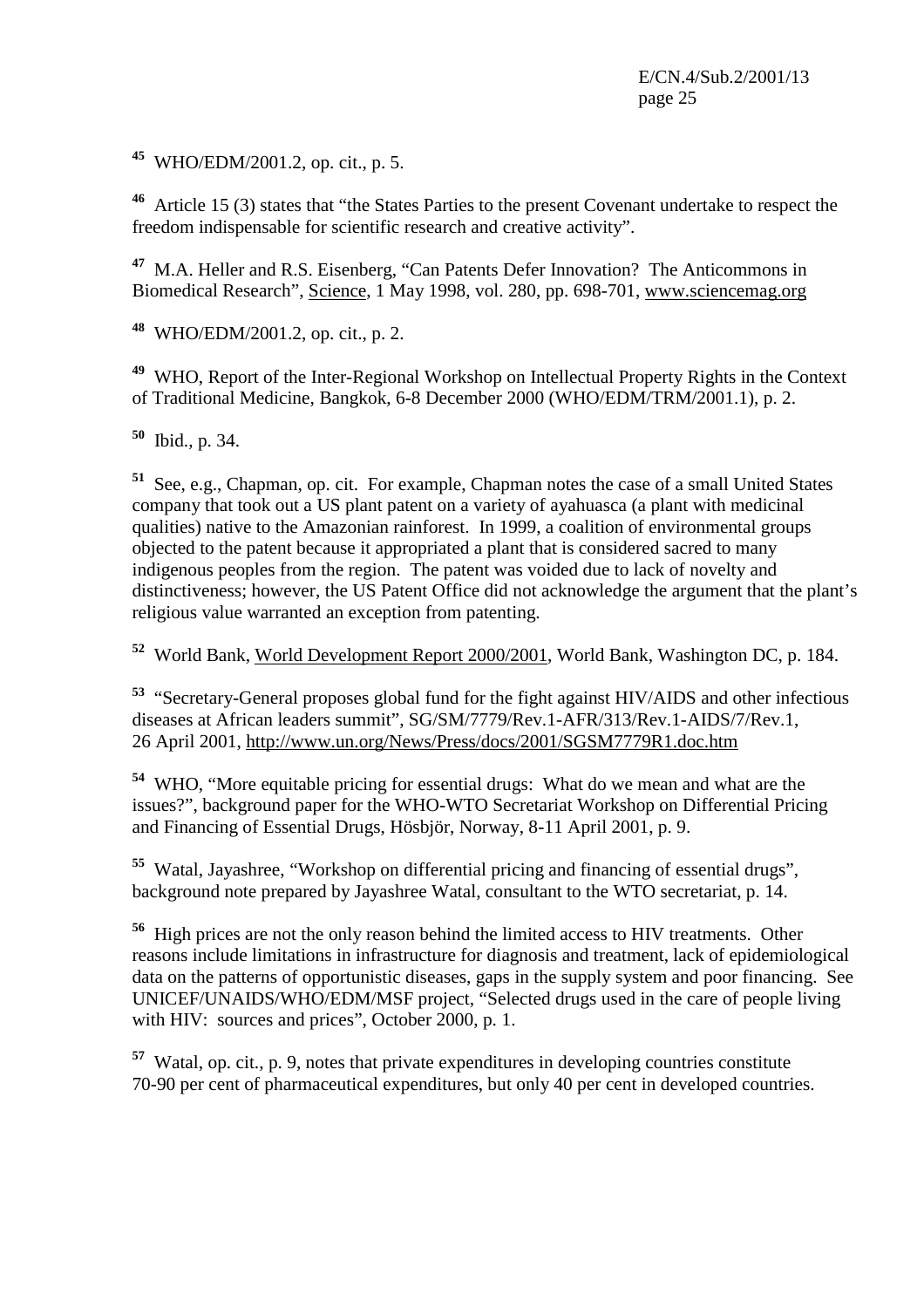**<sup>58</sup>** UNAIDS, Statement of the Joint United Nations Programme on HIV/AIDS (UNAIDS) at the Third WTO Ministerial Conference, Seattle, 30 November-3 December 1999 http://www.unaids.org

**<sup>59</sup>** UNDP, Human Development Report 2000, Oxford University Press, New York, 2000, p. 84.

**<sup>60</sup>** Chapman, op. cit., para. 63. It should be noted that prices for pharmaceuticals are influenced by many factors, not only the use of IPRs. Factors could be influenced by Government regulation, the exchange rate, the costs of drug testing and approval, retail overheads, the existence of tariffs and so on.

**<sup>61</sup>** UNAIDS, Report on the Global HIV/AIDS Epidemic, Geneva, June 2000, (UNAIDS/00.13E), p. 26 ff.

**<sup>62</sup>** Op. cit. at note 53.

**<sup>63</sup>** Watal, op. cit*.*, p. 11.

**<sup>64</sup>** Ibid., p. 18.

**<sup>65</sup>** WHO/EDM/2001.2, op. cit. p. 4.

**<sup>66</sup>** Ibid., Correa, op.cit*.*, p.381, notes that Argentina, Australia, Canada, Israel and the United States of America all have legislation allowing this exception.

**<sup>67</sup>** It should be noted that under article 31 of the TRIPS Agreement, it is still necessary to enter negotiations for authorization with the patent holder - except in the case of a national emergency or extreme urgency.

**<sup>68</sup>** For a more detailed discussion on compulsory licensing provisions in the TRIPS Agreement, see World Trade Organization, "Environment and TRIPS", Committee on Trade and Environment, 8 June 1995 (WT/CTE/W/8).

**<sup>69</sup>** WHO, Revised drug strategy: report of the secretariat A/54/17, 10 April 2001, para. 25.

**<sup>70</sup>** The TRIPS Agreement includes provisions to fight against counterfeiting, and includes provisions for international cooperation to fight counterfeiting. See in particular Part III of the TRIPS Agreement, "Enforcement of Intellectual Property Rights", and article 69 entitled "International cooperation".

**<sup>71</sup>** Intellectual Property Law (1996) Brazil, No. 9,279, article 71 of which states: "In cases of national emergency or public interest, declared in an act of the Federal Authorities, insofar as the patentee or his licensee does not meet such demand, a temporary non-exclusive compulsory license for the exploitation of the patent may be granted, without prejudice to the rights of the respective patentee."